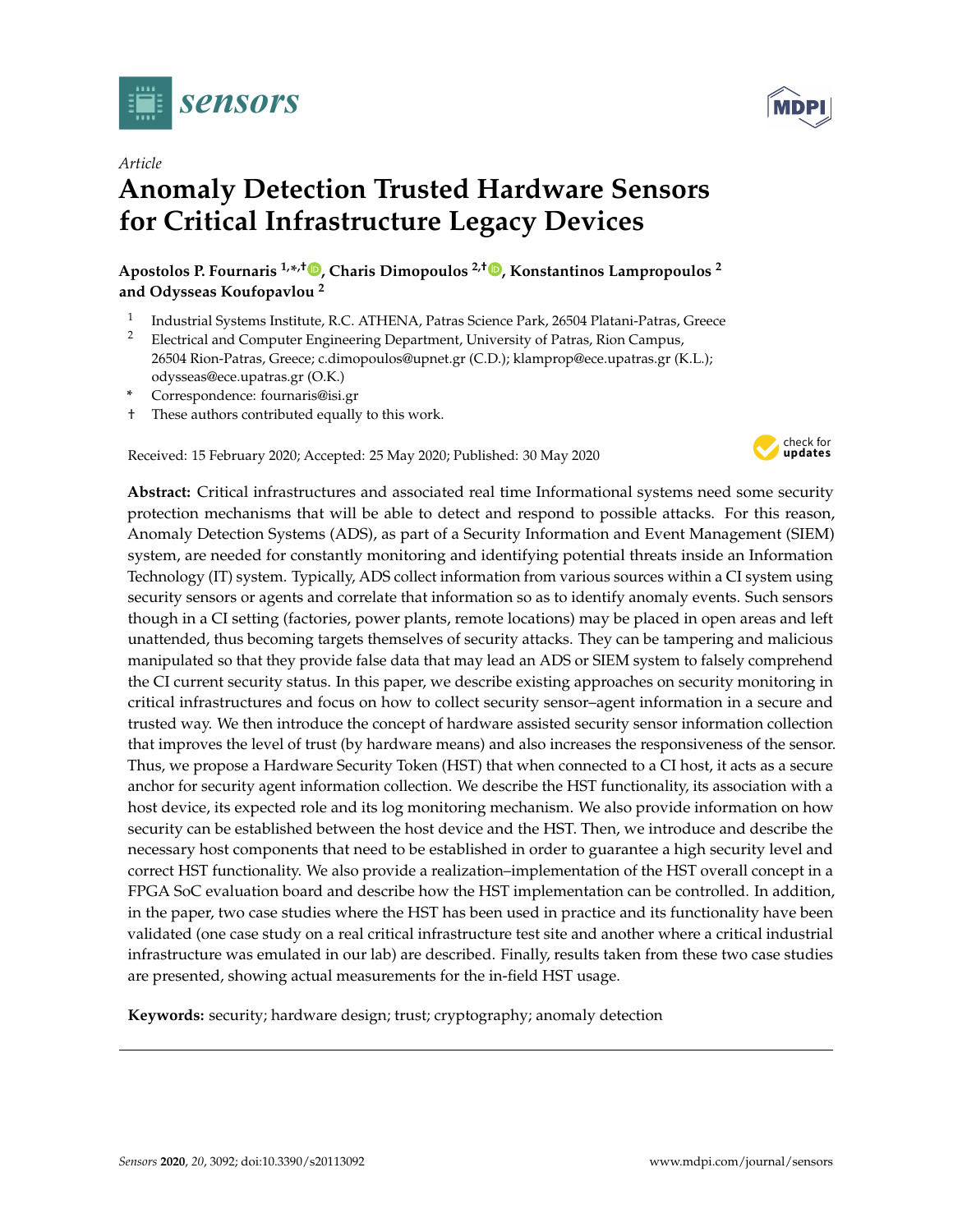#### **1. Introduction**

In recent years, many critical infrastructures (CIs) around the world adopted various Information and Communication Technologies (ICT) advances, in an effort to become more flexible and cost effective. However, this adaptation was not made carefully and with a thorough evaluation on the implications it introduced to their security. Numerous new devices with advanced computation power and connectivity capabilities are constantly been installed in CIs and the—once closed and isolated CI systems—are becoming more and more vulnerable to new types of threats and attacks. Various reports and research teams have proved how dangerous this situation is. For example, a team called "SCADA StrangeLove team" was able, back in 2013, to get full control of various industrial infrastructures (energy, oil and gas, chemical and transportation CIs). They claimed to have found more than 60,000 online control systems that were exposed. Furthermore, even though nowadays CIs are more secure, the number and sophistication of cyberattacks is still increasing [\[1\]](#page-16-0). There is a critical need to fortify CIs to the maximum possible, since a major cyberattack in one of them may cause severe problems not only at a technical level but also in the economy, public safety, etc. [\[2\]](#page-16-1).

On the other hand, protecting CI systems is a highly complicated task. A large number of diverse security systems and protection mechanisms must collaborate [\[3,](#page-16-2)[4\]](#page-16-3). Solutions like Anomaly Detection Systems (ADS), Intrusion Detection (IDS), Antivirus tools for Malwares and Ransomwares, DDoS protection, Endpoint security, Hardware, protection for CI devices, Access control, etc., are just few of the technical tools that can be used to fortify such complex environments [\[5\]](#page-16-4). In addition, apart from the technical parts, a CI security must also include human training (personnel, users, etc.), Private-Public Partnerships, Assessments, Vulnerability Analyses, etc.

Usually the above security tools and solutions are integrated inside a Unified Threat Management (UTM) system or a Security Information and Event Management (SIEM) system. The difference between a SIEM and a UTM is that the SIEM does not exactly integrate security components but only collects reporting information (e.g., logs, reports, events, etc.) and combines it with input from other sources in order to "assemble a puzzle" which would eventually identify a possible security risk.

Inside this wide area of security solutions, this work examines innovations on a very specific aspect of CI protection—the design of trusted sensors for Anomaly Detection Systems (ADS) and SIEMs. An ADS can be described as a solution which extends the functionality of an Intrusion Detection System (IDS). In particular, the ADS not only monitors very specific, predetermined network metrics but also collects information from multiple other sources to estimate the security status of an IT system. Such sources can be distributed sensors inside a CI that generate logs which are collected by a centralized ADS or SIEM analyzer. The success rate of an ADS detection process (small false positives or negatives number) heavily relies on the quality ADS analyzer algorithm (Machine Learning techniques are also used nowadays) and the accuracy of the collected data [\[6,](#page-16-5)[7\]](#page-16-6). Obviously, data from maliciously manipulated sensors can lead an ADS in producing false results and keep CI administration ignorant or falsely alert on a possible cybersecurity attack [\[8](#page-16-7)[,9\]](#page-16-8).

In this paper, we review the option of using hardware means in order to secure sensors' ADS/SIEM transmitted data, instilling trust in the overall process. In addition, extending the work in [\[2\]](#page-16-1), we propose a Hardware Security Token to be physically connected to legacy CI devices and act as a trusted ADS sensor for failed access attempts as well as a mechanism for providing authentication and integrity to sensor's collected data. In the paper, we analyze the HST architecture and approach and we describe how it can achieve a level of trust in the associated host device using an appropriate security protocol. We also describe the main HST functionality achievable through the use of a dedicated host software program for accessing the HST as well as the HST log reporting mechanism on the ADS monitoring system. Then we describe a realization–implementation of the HST using an FPGA SoC evaluation board and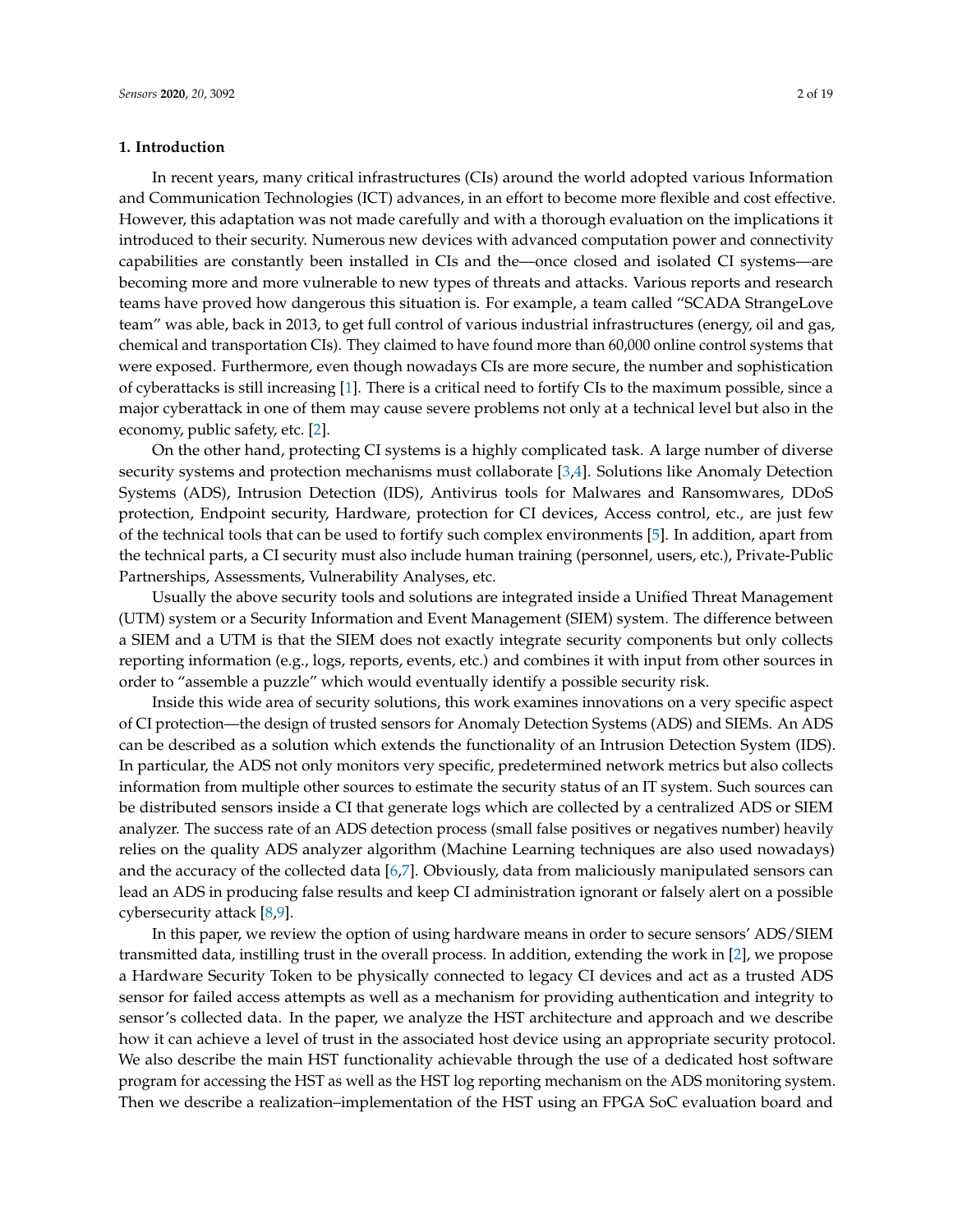we show how the HST services can be accessed. Finally, in the paper, two case studies using the HST in practice are described (one case study on a real critical infrastructure test site and another where a critical industrial infrastructure was emulated in our lab) and results are presented showing the HST capabilities in practice. The rest of the paper is organized as follows. In Section [2,](#page-2-0) an overview of a CI ADS sensors is made, security issues that may arise are described and a relevant threat model is presented. In Section [3,](#page-4-0) mechanisms to create trusted ADS sensors are described and in Section [4](#page-5-0) the hardware assisted sensor approach, architecture, and functionality are proposed. Section [5](#page-11-0) provides a realization of the HST along with use case scenarios of its usage and Section [6](#page-15-0) concludes the paper.

## <span id="page-2-0"></span>**2. Critical Infrastructure Security Monitoring System Anomaly Detection Sensors**

Considering the security threats and challenges that many critical infrastructures have, there is a considerable need to continuously monitor such infrastructures during their regular operation for security anomalies that can be linked to some security attack [\[10–](#page-16-9)[13\]](#page-16-10). Typical IT systems have a series of well-developed tools that, using a wide range of technologies and methods, can detect, respond and mitigate security attacks. The generic category of run-time monitoring systems may comprise of various components like intrusion detection systems (IDS), zero-vulnerability malware detectors and anomaly detectors that are all interconnected under a Security Information and Event Management (SIEM) system [\[7](#page-16-6)[,14\]](#page-16-11). The Runtime monitoring Anomaly Detection mechanism is usually responsible for the correlation between various events and logs to extract security alerts and make attack mitigation suggestions. However, CI runtime security monitoring must consider the CI specificities that differ from those of a typical IT system [\[15](#page-17-0)[,16\]](#page-17-1).

CI systems (CIS) have a close association with the physical world (they monitor and respond to physical processes), thus they constitute an ideal realization of cyberphysical systems (or system of systems) and should be approached in that way in terms of security. According to [\[6\]](#page-16-5), there are four basic characteristics that distinguish a CIS from typical IT systems in terms of runtime security intrusion detection. Due to their connection between the cyber and the physical world, the CIS devices measure physical phenomena and perform physical processes that are governed by the laws of physics. Thus, a CIS security monitoring system must perform physical process monitoring. Furthermore, typical CIS use many OT components, thus they are highly focused on automation and time driven processes that realize closed control loops operating with no human intervention (and its associated unpredictability). This kind of behavior focuses on Machine to Machine communications, increases the regularity and predictability of the CIS activities and makes them attractive to attackers [\[3\]](#page-16-2). Thus, the CIS security monitoring system should be able to monitor regularly closed control loops. Thirdly, the attack surface of a CIS is considerably broader than that of an IT system. CISs consist of many heterogeneous subsystems, including IT and OT devices. They follow a broad range of different, not IT related, control protocols like ISA 100, Modbus, CAN, etc. Some of these devices and protocols have proprietary software or standards that may make IT countermeasures unfitting [\[2,](#page-16-1)[5\]](#page-16-4). This reason along with the fact that a successful CIS attack has high impact and thus high payoff, attracts very skilled attackers that can mount very sophisticated attacks on CPSs and CIS [\[13\]](#page-16-10). Such attacks are usually very hard to discover and document. Attackers exploit CIS zero-day vulnerabilities which would render many IT security monitoring toolsets useless (e.g., knowledge-based toolsets [\[6\]](#page-16-5)).

Lastly, many CIS consist of legacy hardware that is difficult to modify or physically access. Such components may be partially analog, have very limited installed software resources and can be dictated by physical processes. The biggest challenge in such legacy devices is how to install security monitoring sensors on them and how to predict/model their behavior correctly in order to detect possible anomalies. Since legacy devices do not have many computational resources, it becomes hard for the monitoring system to retain its real-time responsiveness when collecting security metrics from them.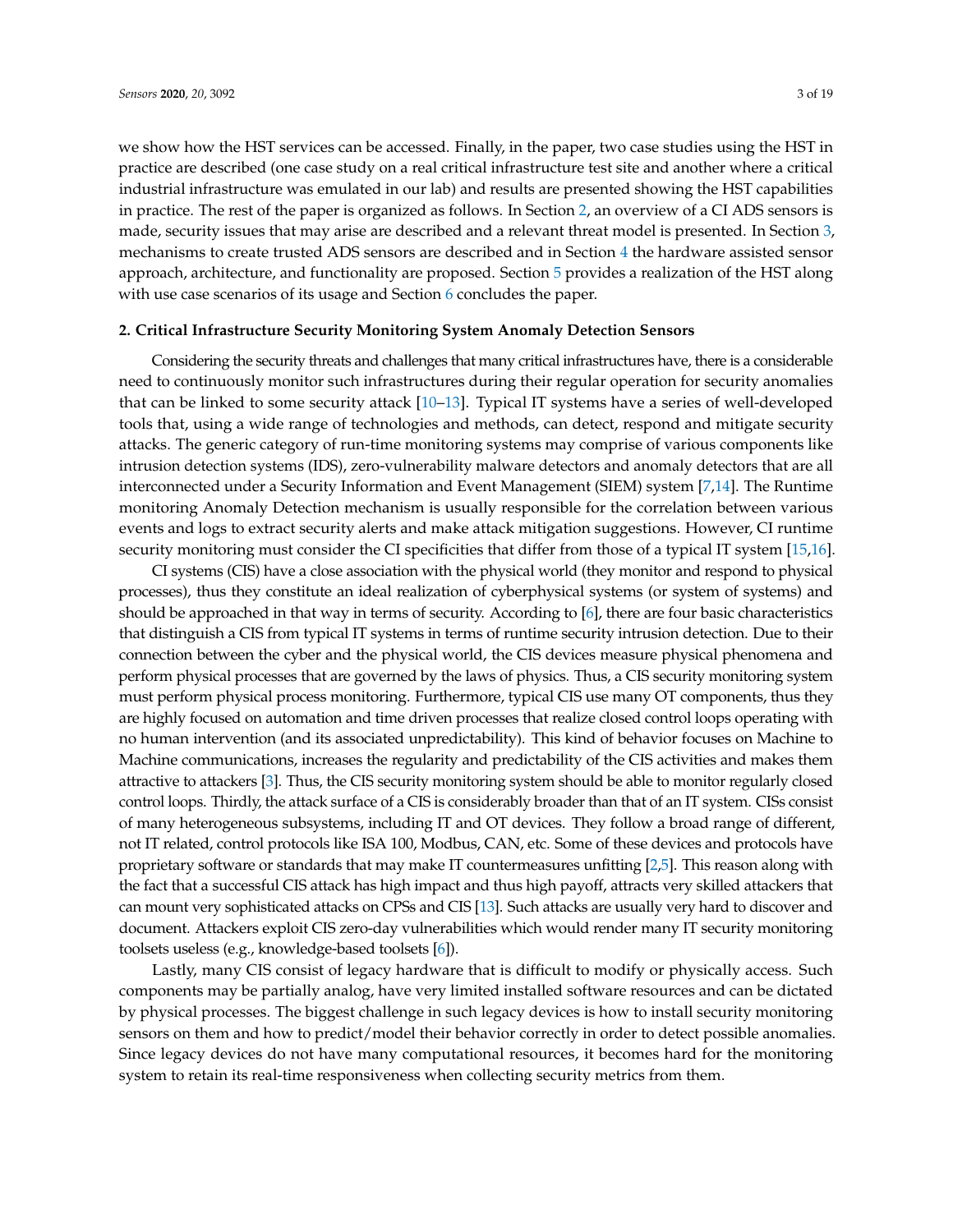Runtime Security monitoring in the CIS domain, considering the above specificities, can take various forms. Monitoring relies on two core functions—the collection of data from various CIS sources and the analysis of data in a dedicated runtime security monitoring subsystem. To achieve appropriate data collection, the security monitoring system must deploy security agent software on the monitored CIS devices or introduce virtual entities (Virtual Machines) for data collection within the CIS infrastructure. All collected data are analyzed in the CIS runtime security monitoring system that uses data mining, machine learning, pattern recognition or statistical data analysis to extract metrics on security issues that may take place inside the CIS at runtime. Such issues may be possible incidents, threats that can be binary characterized as bad/good or continuously characterized by a specific significance grade. The performance of the security monitoring system is measured by the False Positive Rate (FPR), the False Negative Rate (FNR) and the True Positive Rate (TPR). The system is also measured in terms of incident detection latency and consumed resources number, computational overhead, excessive network traffic and power consumption [\[6\]](#page-16-5).

The functionality and services SIEM and ADS applications provide can be considered a necessity and an integral component of a CIS security monitoring system. The basis of their functionality lies in the collection of various metrics reporting the health of a computing system and its network done by a broad network of local and remote sensor entities. These programs vary from honeypots, package analyzers, port scanner to antivirus or antimalware solutions. As a valuable source of ADS input data, one can consider the various OS activities, such as successful or failed authentication and authorization, collected by the OS' system log manager. The purpose of the above is for those sensors to track specific activities, log them and provide the necessary information to the ADS when some prerequisites defined by the security administrator are met. The collection of those events can be in real time or near real time, aiding the security administrators with visual cues in their attempt to monitor the overall system's security status and informing them of abnormalities that may lead to a compromised system. ADS sensors typically can be deployed as a software program installed on a host machine.

The heterogeneity CIS exhibit is directly reflected in the diverse nature of the sensors necessary to collect and log information for a CIS ADS. This variety of sensors, coupled with the critical nature of the overall system and the exposure various CI devices have on the CI premises (remote locations, power plants, factories) greatly increases the risk of successful device tampering or manipulation by an adversary. This type of compromise (often executed on the hardware level) is mostly ignored by the device's software ADS sensor and often leads to data manipulation of the ADS logging mechanism. As an implication, the ADS is provided with fabricated data, leading to either the suppression of real or creation of false anomaly events on the security monitoring mechanism.

## <span id="page-3-0"></span>*2.1. Threat Model*

There exist only a few works that attempt to ensure trust in the information collection mechanism from a network's end points of a CIS security monitoring and ADS system [\[17](#page-17-2)[–19\]](#page-17-3). Some approaches rely on securing the communication channel between end device and ADS/IDS monitoring system [\[18\]](#page-17-4) or rely on securing the end node itself by ad-hoc, trusted computing based, mechanisms [\[17](#page-17-2)[,20\]](#page-17-5). Without loss of generality, we can assume that the main threats on the end point security monitoring sensors can be associated with attacks on a CIS end node that disrupt the sensor logging mechanism. This disruption can be achieved by manipulation of the communication channel between the device's sensor and the remote ADS/security monitor leading to integrity or authenticity threats or can be achieved by hijacking the CIS node itself. In the second case, our threat model also considers that it is realistic for an attacker to gain access to the CIS nodes physical storage disk and not have full control of the node's memory (the attacker does not have root access to the CIS node's operating system). We also consider in our threat model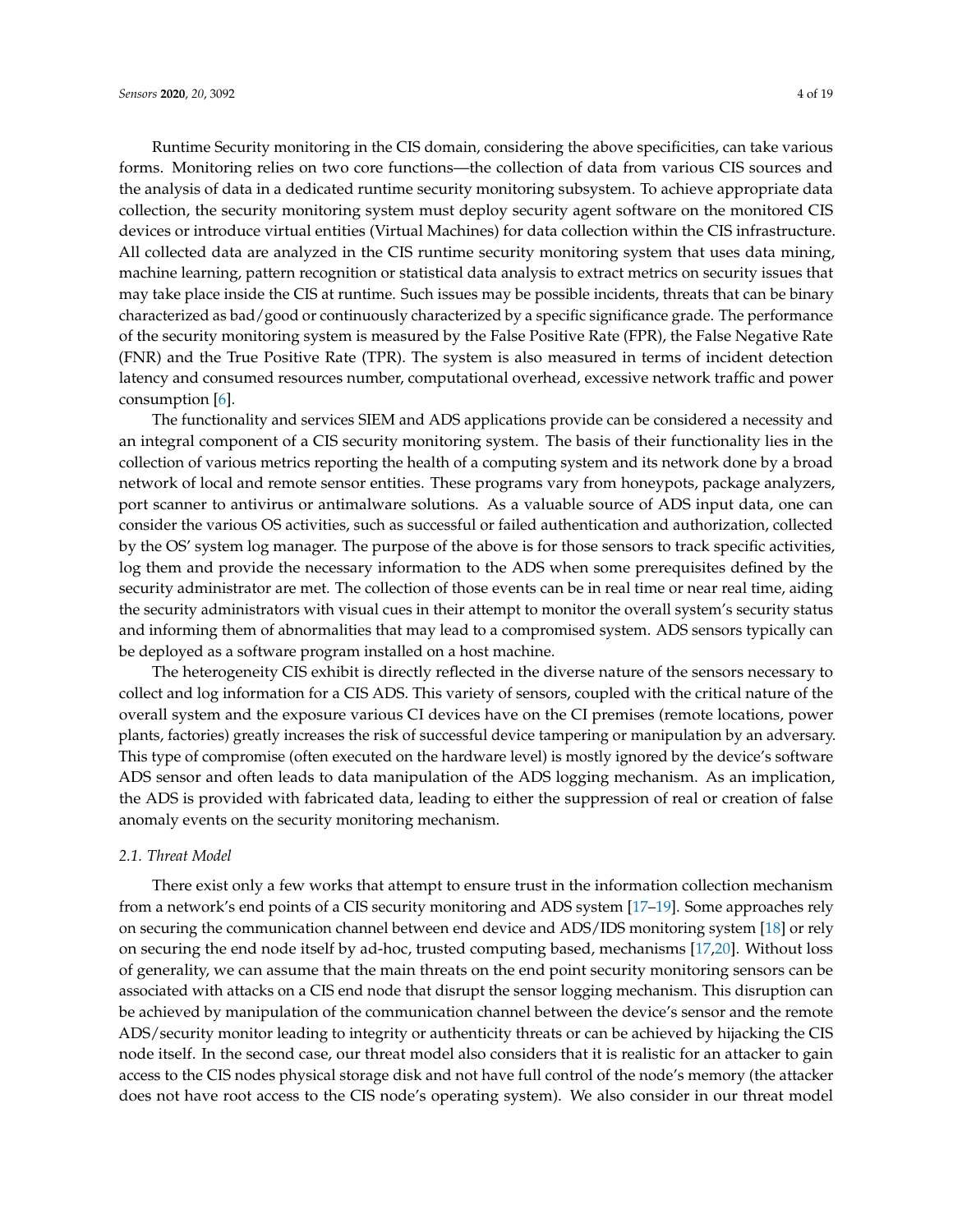threats related to physical attacks using some invasive (tampering), semi invasive (fault injection) or non invasive attack (side channel analysis), since we can assume that CIS end nodes may be left unattended in hostile environments [\[21,](#page-17-6)[22\]](#page-17-7). We also consider failed identification and authentication and failed access attempts on the node or the sensor itself as active threats. Such failures should be logged and sent in a trusted/secure way to the anomaly detection security monitor system for analysis.

#### <span id="page-4-0"></span>**3. Introducing Trust on Software Sensors**

In cases when there is a need to instill trust on a computing system, a very efficient method involves the introduction of a trusted computing base (TCB). This level of trust is usually achieved through the inclusion of a hardware component (a security token) in the device's architecture. Through this secure environment, the TCB is able to act as a point of reference for the overall system, acting as a root of trust. Apart from the security critical operations, this secure computation environment (TCB) can also be considered hard to tamper with [\[23\]](#page-17-8). Both industry and academia have proposed several approaches for the most efficient way this hardware root of trust mechanism should be realized. One of the most important approaches is the specifications provided by Trusted Computing Group (TCG), which aims to instill trust on a system by guarding critical data (private keys), by blocking the execution of potentially harmful code and by attesting the system's trust level to other entities. Even from boot time, the system's security status is monitored continuously in order to achieve this level of trust, usually further enhanced by hardware mechanisms included in the TCB. Since software solutions do not provide adequate protection individually, TCG specifies a Hardware Security Module called the Trusted Platform Module (TPM), capable of acting as trust anchor within a computer system [\[24](#page-17-9)[,25\]](#page-17-10).

## *3.1. Using Trusted Platform Modules*

For a CI device to be considered trusted, the inclusion of a TPM chip is of paramount importance, coupled with the necessary software stack embedded in the OS kernel in order to support the TCG trusted computing functionality. As a result, a TCG Trusted computing enabled device is capable of creating a secure environment to execute an ADS sensor's software code [\[17\]](#page-17-2). Despite the broad adoption of TPMs in Personal Computer use, they are not yet utilized in the CI domain and cyberphysical systems. This issue is also present in the majority of embedded devices or CI control elements (e.g., Programmable Logic Controllers—PLCs). For these types of devices without a TPM and constrained in resources and power consumption, TCG's suggestion is the use of the Device Identifier Composition Engine (DICE) mechanism, which nonetheless is far from adopted in CI system OT and IT end nodes that are not PCs.

#### *3.2. Using Virtual Environments*

An additional approach that can be used to instill trust in a CI device is Hardware virtualization. The general concept is the creation of isolated execution environments that under certain conditions can be considered trusted. Using this technique, critical or sensitive applications and their accompanying data can be directed towards these trusted areas of virtual machines (VMs) running on virtualized hardware. By expanding this logic, an isolated OS has the ability to operate on such a VM. If access to this VM is under the control of a Trusted Computing Base (TCB) program on the CPU, the OS can be considered secure and isolated from any other untrusted VM running [\[23\]](#page-17-8). This process of an employed TCB running over the device hardware as a hypervisor structure has various implementation problems in practice, like hardware constraints, system real time behavior, scheduling and access control rights. Apart from TCG's TPM that offers support for virtualization, solutions based on hardware virtualization (i.e., virtualization assisted through a processor Instruction Set) have been developed for AMD and Intel based systems [\[26\]](#page-17-11). In the embedded system domain, though, the type of constraints imposed eliminate the option of using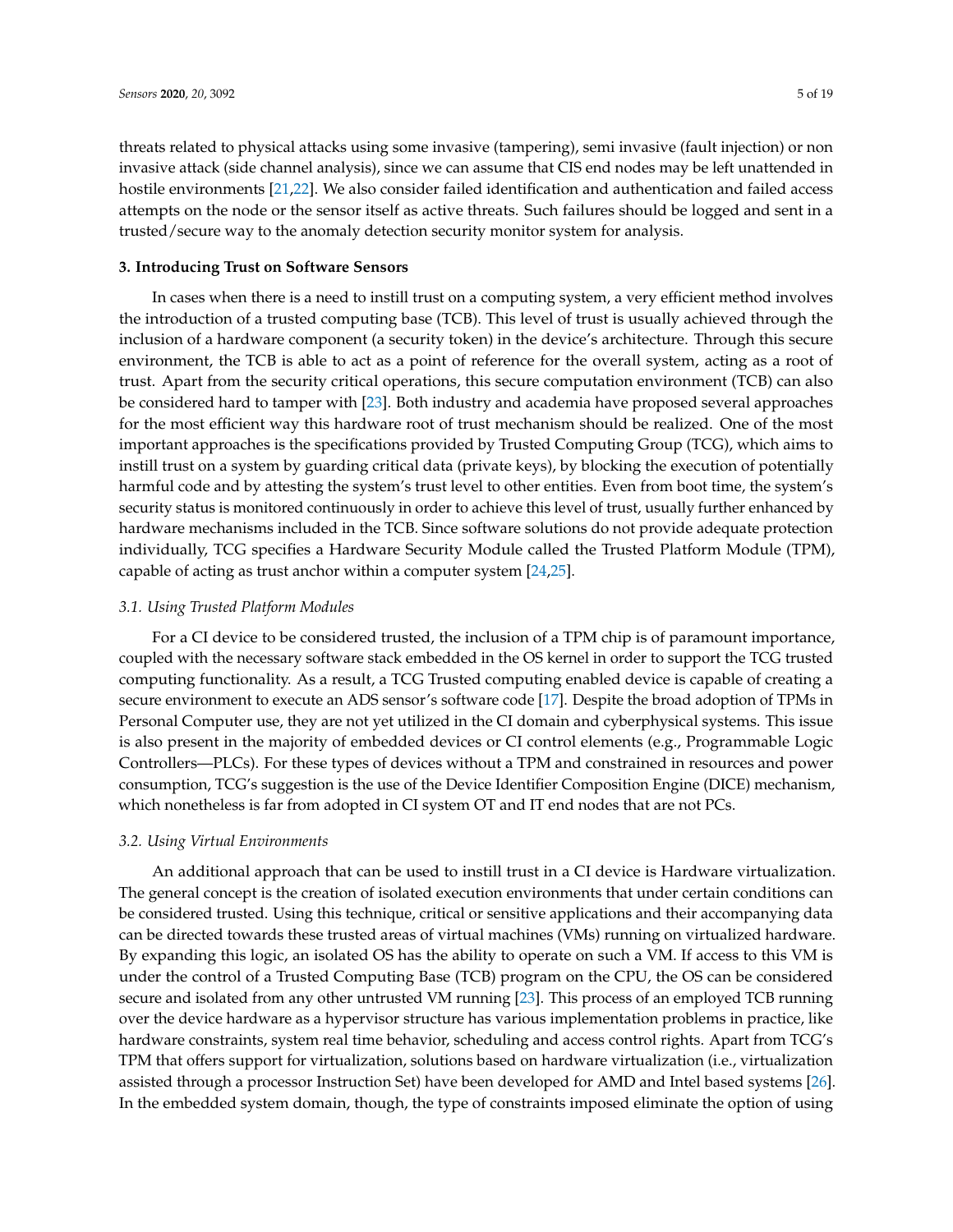hardware virtualization. The most similar solution for this category of devices is the ARM TrustZone technology [\[27\]](#page-17-12), which enables the creation of trusted and nontrusted execution environments.

#### <span id="page-5-0"></span>**4. Proposed Approach for Legacy Systems**

While the newest IT based CI devices may have some mechanism of instilling trust, typical CI control devices that constitute the backbone of a CI control loop still have legacy processing units that are not created for security but rather for safety and high, real time, responsiveness. Security Monitoring loggers installed on such devices need to rely on an execution environment that is capable of supporting the ADS sensors' functionality and that is protected from malicious entities. To achieve high security in legacy devices, it has been proposed in several works to introduce external security tokens that can be considered trusted [\[23](#page-17-8)[,28](#page-17-13)[–30\]](#page-17-14). Having that in mind, extending the work in [\[2\]](#page-16-1), we propose a Hardware Security Token (HST) that could be used as an external security element on legacy devices in order to instill a level of trust on collected ADS sensor logs and provide a series of security services to an associated host device and user. In the following subsections we extend, expand and analyze the HST architecture, functionality and services thus structuring a complete solution for CI legacy device security protection.

## *4.1. Hst Architecture*

The HST is a synchronous System on Chip (SoC) device based on an ARM microprocessor with TrustZone support (e.g., ARM Cortex A processor class) that is connected through an AMBA AXI bus to a series of cryptographic accelerator peripheral IP cores and storage elements like RAM, ROM, and NVRAM memory modules. The cryptography accelerator peripherals act as a security element of the ARM Trustzone enabled processor and consist of an RSA signature unit, an Elliptic Curve (EC) Point Operation unit (ECPO), a SHA256 hash function unit as well as a symmetric key encryption/decryption and key generation unit (using the AES algorithm), following an architecture similar to the one presented in [\[29\]](#page-17-15). All the HST IP cores are protected against semi-invasive and non invasive attacks [\[23,](#page-17-8)[31,](#page-17-16)[32\]](#page-17-17). The HST, using the above cryptographic peripherals, is capable of generating and verifying digital signatures and certificates, performing key agreement schemes like Elliptic Curve Diffie Hellman Ephemeral (ECDHE) protocol or Needham–Schroeder–Lowe protocol as well as AES based encryption/decryption (AES-CBC, AES-CCM) and authenticated message integrity schemes (HMAC). In addition, the HST has a series of Input/Output Interfaces including CAN bus, USB and Ethernet. The outline of the Hardware-Software hybrid architecture is presented in Figure [1.](#page-6-0) As can be seen in the above figure, all SoC components are interconnected in the Central Interconnect bus. Apart from hardware IPs, the HST has a software stack that is capable of controlling and coordinating all hardware assisted security operations (using customized Cryptographic IP drivers and cryptography libraries) as well as all communication (through a serial console interface) with an HST host machine. Finally, in the Figure [1,](#page-6-0) special mention should be made to the non volatile RAM unit which is realized as a QSPI Flash memory. This memory acts as storage space for all cryptographic, sensitive, information like public private keys, symmetric keys, HST states, users, etc.

The AMBA AXI (Central Interconnect) bus provides access to the cryptographic accelerator peripheral IP cores using the software stack. This stack implements a software component that is executed in the ARM cortex A trusted environment. The software component also handles the communication between the HST and the host. During its operation, it polls for an input command given by the host to the HST and collects all the necessary data each specific command requires. The required drivers that enable the stable operation of each IP core are included in this software component. Thus, the input data that have been collected during the command issuance are being propagated to the corresponding cryptographic peripheral for the output result to be calculated. Once this process is completed, our custom Crypto-Library is able to correctly perform a plethora of security protocols and algorithms that inherently depend on the operations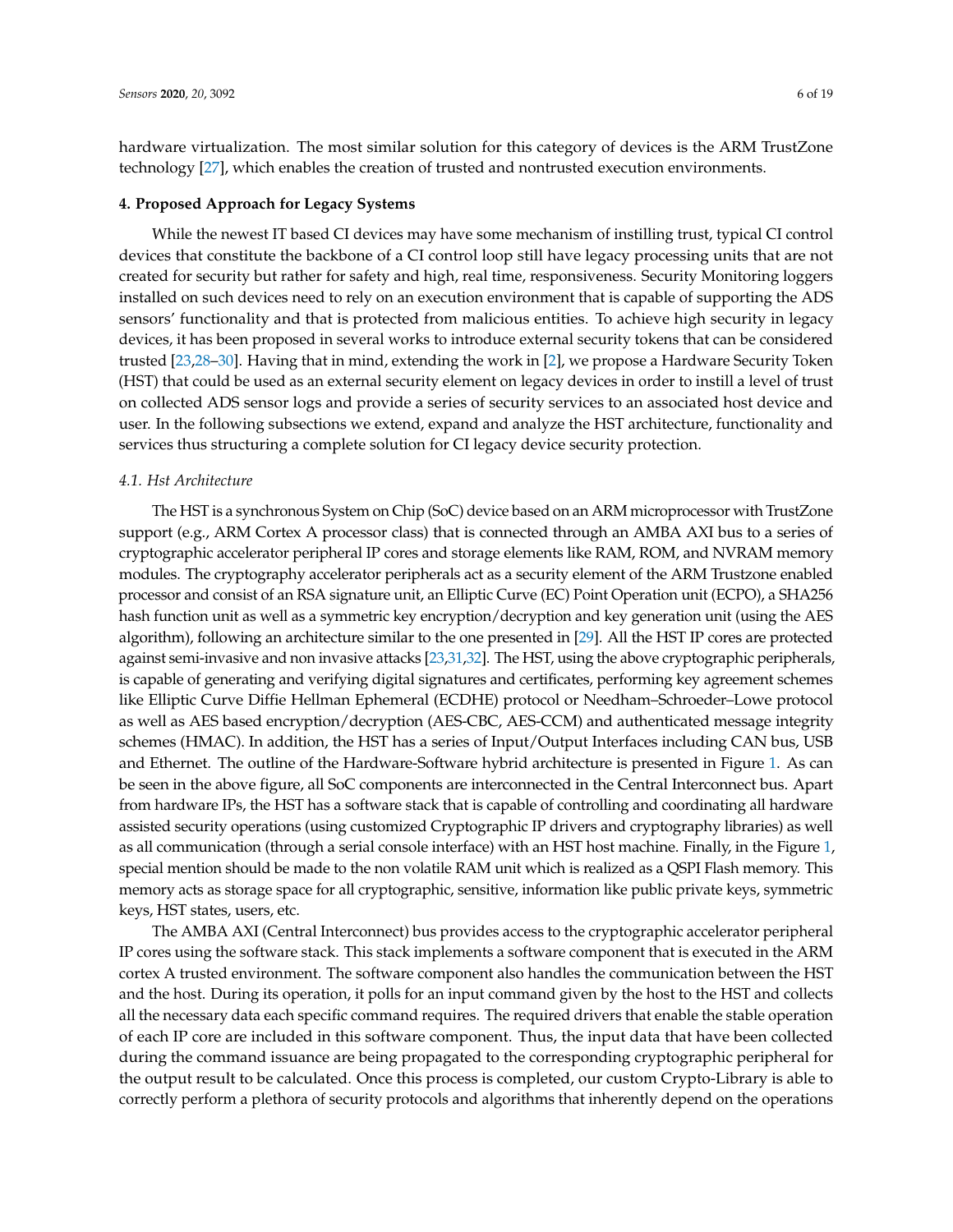<span id="page-6-0"></span>our IP Cores provide. Protocols or algorithms that the Crypto-Library features are authenticated message integrity (HMAC), certificate generation and verification, digital signature schemes (ECDSA) as well as many utility operations (key generation, key validation, communication with Flash storage, etc.). The HST outputs to the host through a secure channel the correct output data of the corresponding command.



**Figure 1.** Hardware Security Module Architecture.

The NVRAM (flash memory) module embedded on the Zynq 7000 series FPGA board can support the validity and functionality of the HST operations in a wide range of various use cases by offering a secure, self-contained and HST controllable storage area where sensitive information can be saved. A typical configuration of an HST's flash memory contents can be viewed in Figure [2.](#page-6-1)

<span id="page-6-1"></span>

**Figure 2.** HSM NAND Flash memory contents.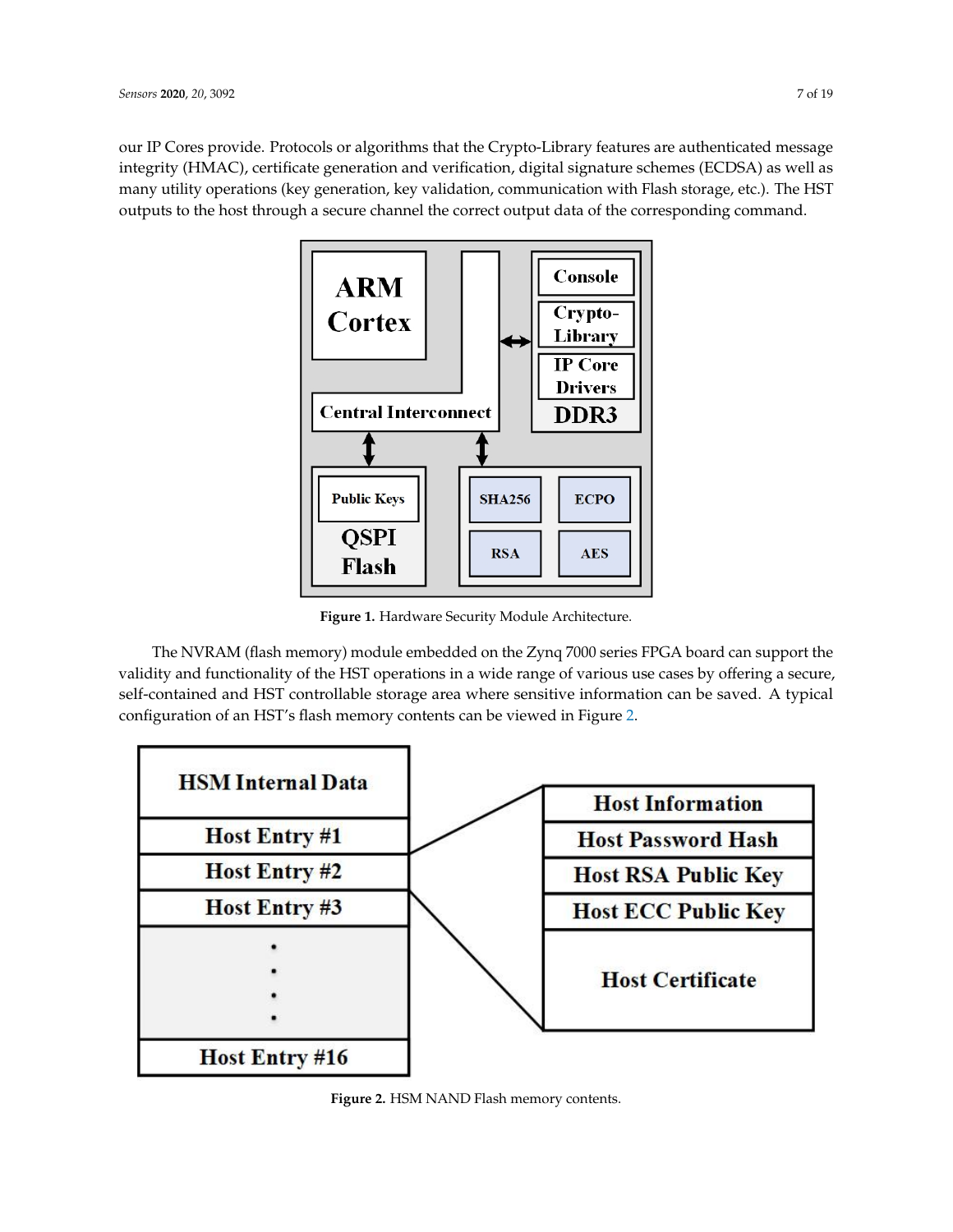First and foremost, stored in the flash memory are all the HST specific information, including the HST ID, status and the highly sensitive private and public RSA and ECC key pairs. The remaining available storage can be utilized in order to store multiple host entries, each containing all the necessary information of the corresponding host. More specifically, a host entry consists of basic host information, including host ID, host type, host status and a copy of the Password Hash that has been generated during the host initialization phase. Additionally, each host's RSA and ECC public keys are securely stored in the flash memory, along with a certificate that verifies the aforementioned keys (usually an ecdsa-with-sha256 based X-509 certificate due to storage limitations).

Apart from the above mentioned hardware structure, the HST has a dedicated software execution core that is retrieved from the HST flash memory and is loaded in the ARM processor RAM. This software core has dedicated components for the HST communication with the external world. More specifically, the software core enables the HST, extending the functionality described in [\[2,](#page-16-1)[29\]](#page-17-15), to connect through USB cable to a Host device and through Ethernet to an IP network. The USB serial communication channel serves as a secure means of communication between the Host device and the HST while the Ethernet based IP communication channel serves as a mean of communication between the HST and a remote ADS security monitor and analyzer. Apart from that, the HST software core is responsible for interfacing and usage of the hardware acceleration cryptography IP Cores (for the computationally demanding cryptography operations) using dedicated IP Core drivers. The HST software core also implements lightweight security operations that do not need hardware acceleration as well as security operations that during computations need some dedicated Hardware IP core output. Finally, the HST software core implements the HST API that the HST uses in order to communicate with the associated host device. The HST software component is being used in order to achieve two main operations, the host to HST associated functionality and the HST logging mechanism.

## *4.2. Host to Hst Functionality*

The HST can be used in order to identify and authenticate a host device, to collect a series of log entries from the host devices and to transmit them through a secure channel to the ADS monitoring system. In addition, the HST is capable of providing individually, security services to the host devices like certificate generation/verification, digital signatures, key agreement and secure channel establishment. Apart from the actual HST component, the above functionality is manifested through the use of a dedicated software component (HST/host software component) on the host device that acts as a proxy between the Host and the HST. The HST/host software component is operating on an untrusted environment in host device, so it should be assumed that it should not store sensitive information on the host device in a non secure way. This component is also responsible for the authentication of both the host user and the host device to the overall ADS monitoring system. It also generates appropriate log entries using the syslog protocol and secures those entries using the HST. It does not solely rely on the Linux OS syslog mechanism but it also has a dedicated syslog client embedded in its structure in order to minimize a potential attacker's involvement in the logging approach. Finally, the HST/host software component can rely on the HST commands and messages that are issued by the host user using a dedicated HST Command Line Interface (HST CLI) as well as execute HST CLI scripts.

To achieve a secure use of the HST/host software component and its access to the HST, the approach followed in [\[2\]](#page-16-1) is adopted and extended. Initially, it can be assumed without lose of generality that before deployment, the HST undergoes an initialization phase. The used and host device that are going to use the HST register their interest in a trusted entity (a trusted host) that uses the registration information (an initial password for the user and a device ID for the host machine) to associate these entities with the HST and the its user. The registration information will be used by the trusted entity to prepare the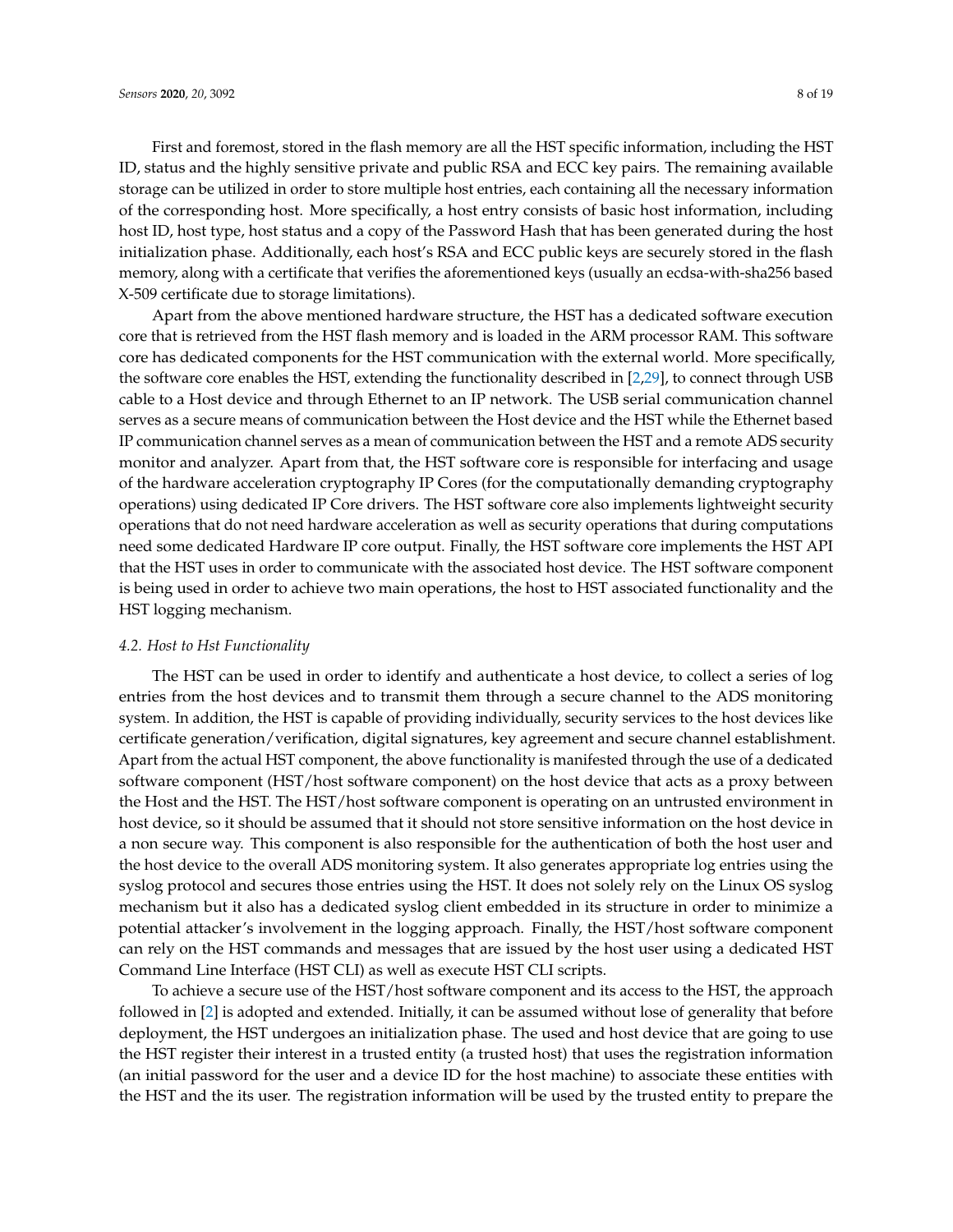HST for deployment. More specifically, the HST in its secure processing and storage core will generate a salt (a random value) for the provided password and use both these inputs in a Key Derivation Function (KDF) to create a symmetric cryptography key  $Q = Q_{init}$ . Apart from the above information, the HST will be used by the Trusted entity in order to generate an Asymmetric cryptography key pair (public and private key) and a associated certificate. This information will act as a secure token and will be encrypted using *Q*. The trusted entity stores in the HST the host/used ID, the salt, the hash outcome of the password and the host's public key. Finally, the HST generates its own Asymmetric Cryptography public/private key pair. The trusted entity concludes the initialization phase by registering the host to the HST by providing the encrypted host key pair and certificate. The host can store this information in its storage areas (a hard drive disk or flash drive). An attacker that intercepts, copies and analyzes these files will fail to retrieve the key pair since he will not know the password nor the salt. Retrieving this information is very hard for an attacker since the password should not be stored in the host machine nor in the associated HST while the salt is only stored in the HST secure area. Only by a user knowing the password and providing it to the host device connected to the HST associated with this device can he get access to the keys and use the HST services (this acts as a two factor authentication). Failure to provide the appropriate password will generate a log entry (an abnormal event) that will be transmitted through the HST Ethernet dedicated channel to the ADS (using the HST logging mechanism). Taking into account that the HST is considered trusted, the ADS security monitor can trust that the HST sensor's collected input is not tampered. To achieve that, the entry is digitally signed with the specific HST's Asymmetric Cryptography key. It can be assumed that the ADS has knowledge of all the HST sensors' Asymmetric Cryptography public keys and their associated certificates.

When the Initialization phase is finalized, the HST-host system can be deployed in a CI system and provide security services and secure logging. A CI host device and its associated HST are fully connected through USB and the HST services become available when a secure session is established between the pair.

The host–HST secure session establishment follows the key agreement scheme proposed in Figure [3.](#page-9-0) The presented protocol, extending the work in [\[2\]](#page-16-1), supports a two factor authentication mechanism by combining information of user (user password) and device (the host device secure token). The protocol is built around the Elliptic Curve Diffie Helman Ephemeral (ECDHE) key exchange mechanism for generating a (AES) session key and establishing a secure channel between the host and the HST. The proposed protocol extends the ECDHE by providing a mechanism for securely unlocking during execution the host secure token provided during registration without revealing sensitive information in the process (based on the provided threat/attack model of Section [2.1\)](#page-3-0). Initially, the host user requests to be connected to the HST and thus provides the registered password to the Host device. Note that there is not any form of the password (in clear, encrypted or hashed) stored (apart from the host's memory) in the host device (e.g., there is no password file). The host device just uses this password to generate its hash function digest. Upon receiving the password by the user (along with the associated username), the HST/host software component installed in the host device sends a request to the HST to receive the HST only stored salt (salt1) in order to decrypt the host secure token (i.e., the encrypted host's/User's Certificate and key pair) that is stored in the host disk. The HST then, internally, generates a nonce value that provides replay attack protection, retrieves the hash function digest of the password (that is securely stored) as well as the stored salt (salt1), generates a new salt (salt2) to achieve forward security, concatenates the nonce with salt1 and salt2 and digitally signs the outcome with the HST private key (*KHpr*). Then, the HST concatenates the generated digital signature, the nonce (a random number), the HST stored salt (salt1) and a newly generated salt value (salt2) and using a Symmetric Key encryption algorithm  $(E_K()$ : AES) with key the password's hash function digests. Finally, the HST creates a digital signature *N* = *DSKHpr* (*K*|*nonce*|*salt*1|*salt*2) and uses it in the encrypted result  $E_K(N|nonce|salt1|salt2)$  that eventually sends as a reply to the user's request. Upon receipt of such message, the host generates his own version of password Hash function digest *K* and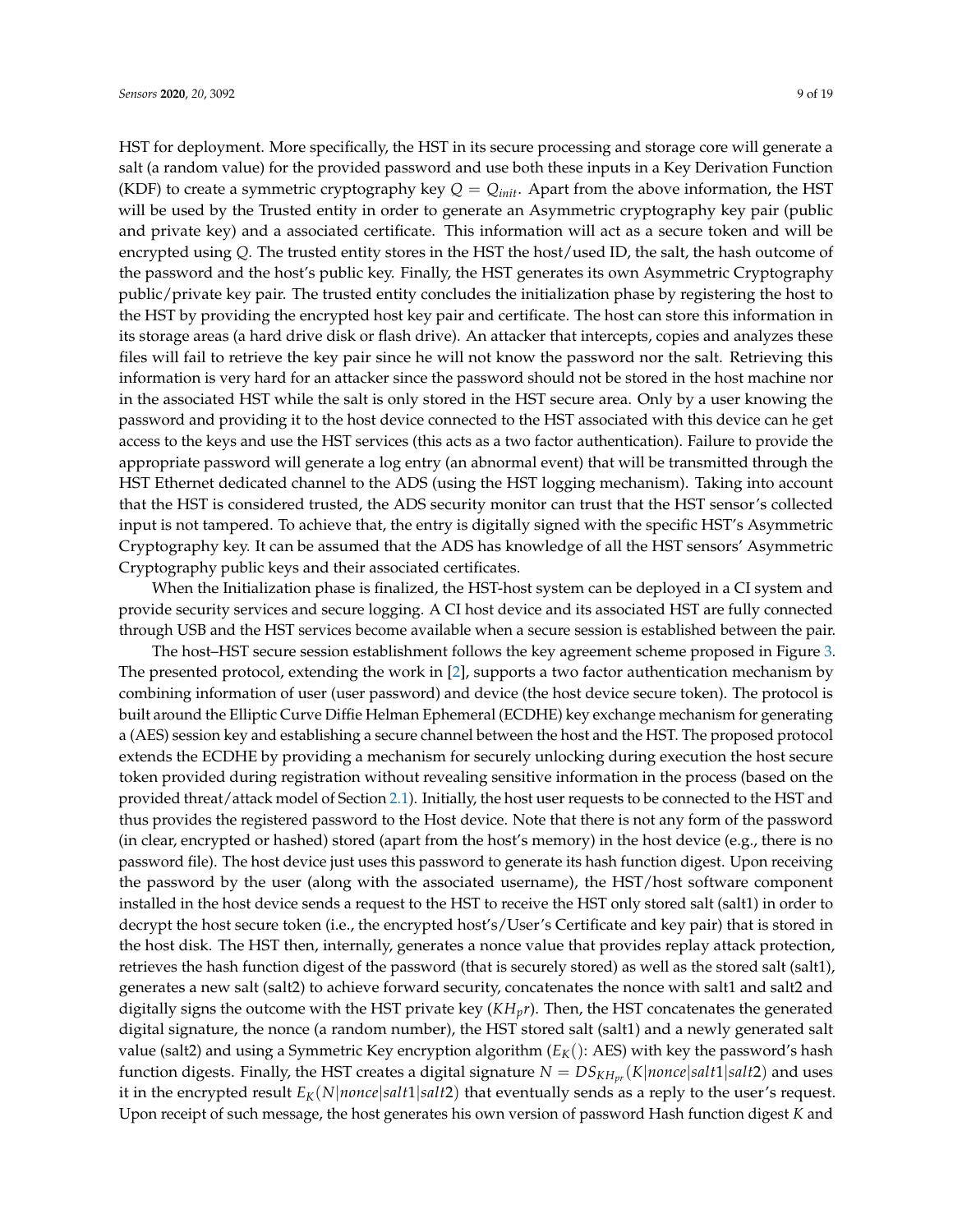tries to decrypt the symmetric key encrypted message  $E_K(N|nonce|salt1|salt2)$ . Then he can extract the salt (salt1) and through a KDF that uses the password and salt1, recreate the key Q that is necessary to access the stored secure token (user's certificate and keys). By retrieving the nonce, salt1 and salt2 and by calculating K, the user can verify the digital signature *N* using the HST public key and prove that the HST has knowledge of the password digest *K*. Using the retrieved Host Asymmetric Encryption Keys stored only in memory, the host then sends a digital signature of the nonce to the HST, thus verifying knowledge of both the nonce and his private key (*EKpr* ). Then, the ECDHE key agreement scheme is executed using the host retrieved key pair. The outcome of ECDHE is a common session key *S* that can be used for encrypting the remaining traffic between host and HST. The Certificate and Asymmetric cryptography keys are encrypted using the result of a KDF that has as inputs the password along with the new salt (salt2). This result is stored back to the host storage area.

Establishing a secure channel, where traffic is encrypted between the HST and the host, the HST/host software component can forward requests for security services as well as send log messages that will be transmitted with integrity and authenticity through the HST dedicated Ethernet IP communication to the ADS. Integrity and authenticity are achieved by digitally signing the log entries with the retrieved HST Asymmetric Cryptography keys.

<span id="page-9-0"></span>

**Figure 3.** The proposed session key agreement protocol.

## *4.3. Host-Hsm Logging Mechanism*

When a security related incident is taking place, it can be detected by the HST/host software component. A log entry is then generated to either be stored using the syslog protocol in the auth.log of the Linux OS as a syslog entry in the host device or to be generated internally in the HST/host software component and forwarded if confidentiality, integrity and authenticity are confirmed to a remote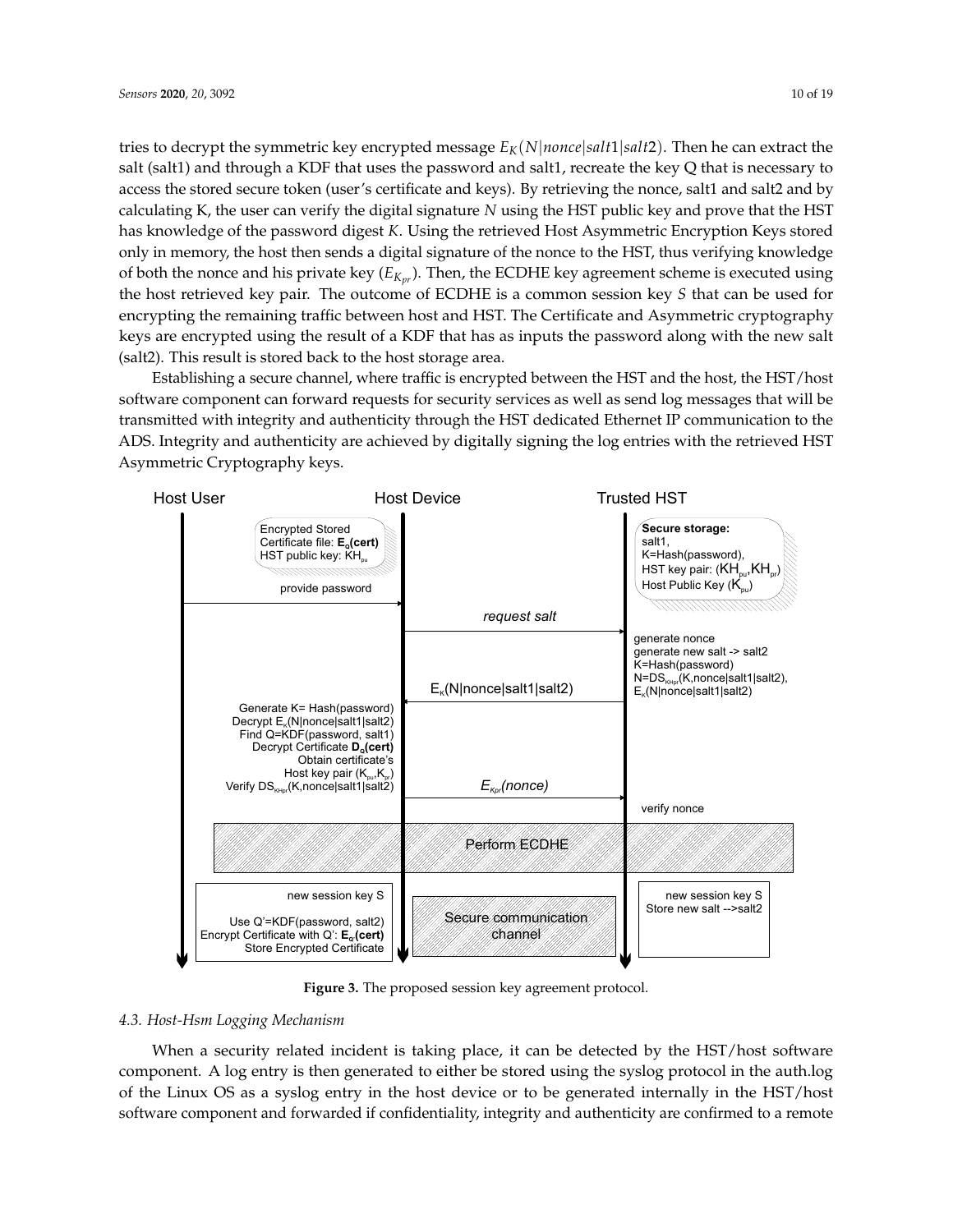<span id="page-10-0"></span>ADS through the HST. Such security incidents can range between possible cryptanalytic attacks, loss of connection between the host and the HST, password authentication failure and many others. The proposed logging mechanism ought to be flexible and simple to use, while containing a sufficient amount of information that can be scaled up according to the application's needs. Through this scope, each log entry is a JSON message that includes information related to a specific event in the following format (Table [1\)](#page-10-0):

**Table 1.** HSM Log entry JSON structure.

| <b>HSM Log Entry JSON Structure</b> |
|-------------------------------------|
|                                     |
| "HostID": <integer>,</integer>      |
| "HostIP": <integer>,</integer>      |
| "HostState": <string>,</string>     |
| "HSTid": <integer>,</integer>       |
| "timestamp": <integer>,</integer>   |
| "event":{                           |
| "type": <integer>,</integer>        |
| "failure": <integer>,</integer>     |
| "severity": <integer></integer>     |
|                                     |
| comments": <string></string>        |

The above structure is always digitally signed with the keys that are stored inside the HST (the host/ HST software component does not have access to them). Note that the above log format can be expanded with relative ease to include additional fields of varying type, producing a more detailed log entry that conveys a complete overview of an event with adequate information. The first five basic fields of this JSON array format are necessary for the correct identification of the specific unit that produces a log entry, as well as the exact time the log was generated. The *"HostState"* field provides characterization of the host state relative to the HST. There exist two states in which a CI host can be in, administration and user. In the administrator (*admin*) state, the host user can gain full access to the HSM services and features, including the ability to store other host entries to the HST flash memory, as was analyzed previously. In the *user* state, however, the host user lacks the authorization to add new host entries to the HST. The core of the log entry containing the most important information is the *"event"* array. Its first field, *"type"*, is an integer number indicating the type of event that has been logged. In its current HST realization, the acceptable values of this field are the following types:

- 0: Message integrity validation event.
- 1: Password based host to HST session initiation.
- 2: HST availability.
- 3: Security channel failure.

Directly linked to the above, the field *"failure"* is an integer number that indicates if the occurred event of the type specified in *"type"* has failed (*failure* = 1) or if it has concluded normally (*failure* = 0). The last field encapsulated in the *"event"* is the *"severity"* one, signifying the importance in terms of security impact in cases where event failure is detected. A value of 0 indicates low severity, while the maximum value of 3 marks the logged event with the highest severity. In the final JSON field *"comments"*, additional information related to the logged event can be provided. After generation, the log entry is sent to the ADS monitoring system, containing all the necessary information about the host device, the logged event and its severity. Accordingly, the level of trust and confidence by the ADS is enhanced, providing simultaneously valuable details that aid the appropriate management of the inflicted node or device.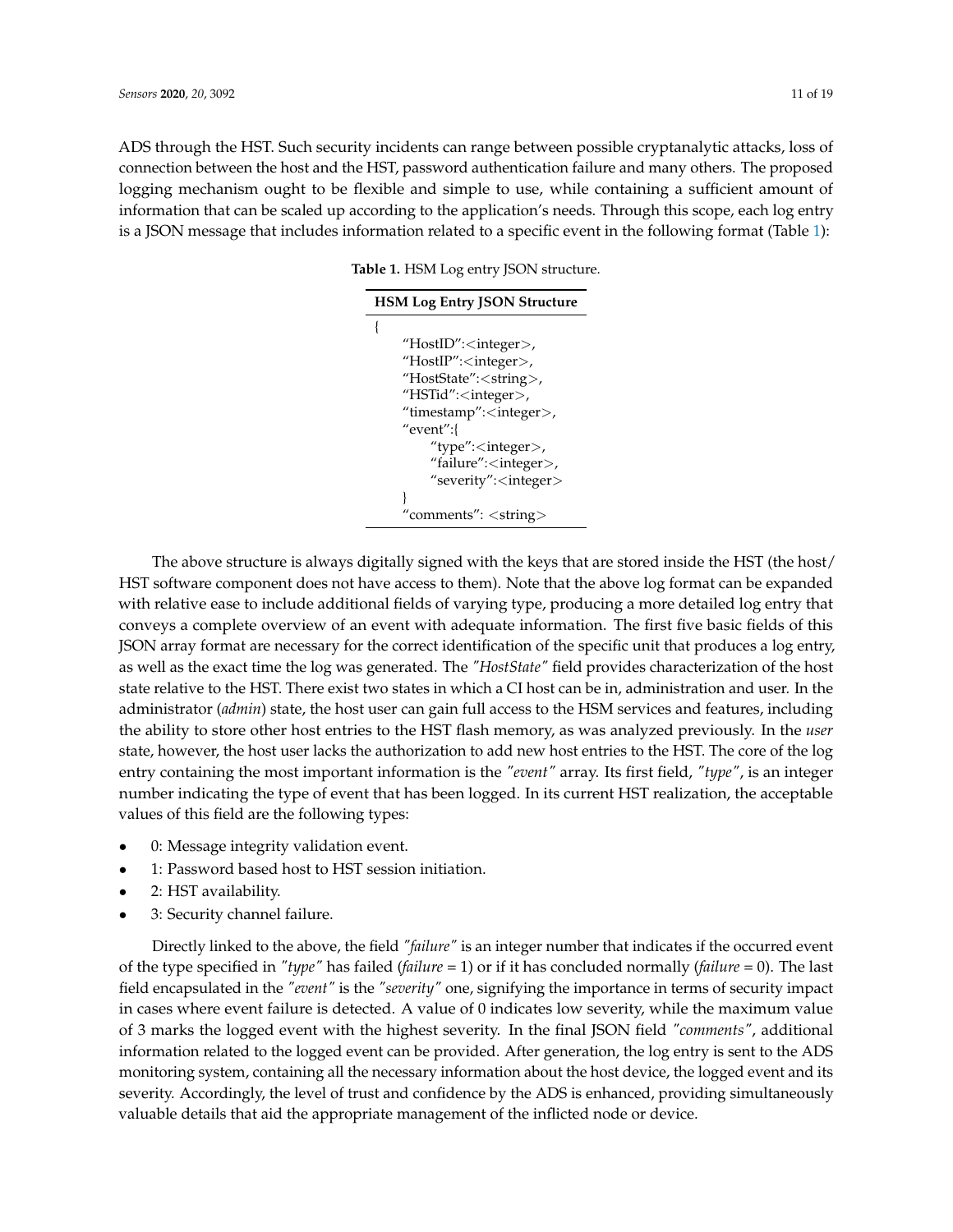#### <span id="page-11-0"></span>**5. Hst Practical Conceptualization–Realization**

In order to further promote the functionality and applicability of the HST concept and highlight its importance as a flexible and scalable system that provides solutions to many different security problems, CI systems along with trustworthy anomaly detection, in this section we describe a realization of the proposed solution that was implemented during the EU project "CIPSEC:Enhancing Critical Infrastructure Protection with innovative SECurity framework" and that is being expanded in EU projects "CONCORDIA" [\[33\]](#page-17-18) and "CPSoSaware"  $[34]$ . In this realization we specify the HST CLI environment and show its practicality in promoting and accessing the HST security services. Consistency and ease of upgrading should be essential characteristics of this CLI, focusing on scalability and adaptability to a wide range of security scenarios that need to be implemented in multiple CI Systems. These scenarios can vary from simple End-to-End secure channel establishment, to appropriate secure and trusted logging and even to a PKI-like scheme that manages host public keys. In its current realization, the HST is implemented in a Digilent Zedboard device that includes the Zynq 7000 series SoC with ARM Cortex A9 processor and an FPGA fabric on chips (used for the implementation of the HST Hardware IP cores).

#### *5.1. Case Study Hst Cli for Cryptographic Application Programming*

The availability of a variety of IP cores, as well as the sufficiently powerful Cortex-A9 processing unit offer the ability of implementing numerous cryptographic and security protocols available today. These operations can be accessed directly from the host machine through an in-house built serial CLI. The serial console component accepts commands for execution that adhere to a specific format. Its general structure is as follows: *"command [options] [HostID] [data]"*. For example, in order to execute the Hash-based Message Authentication Code (HMAC) protocol, the host sends to the HST through the serial secure communication channel the command *"hmac [key] [message]"*, where [key] is a secret shared key and [message] the input data of the algorithm. In cases when a command requires extra information related to a specific host like an ECC public key, an extra *[HostID]* field must be added, providing to the HST the ability to extract and use the correct host entry located in its flash memory.

The HST's hardware board cryptographic features can be accessed through the HST/Host software component. This tool is developed for Linux OS based Host machines and is currently realized for 32 bit and 64 bit x86 Linux platforms as well as ARM Linux platforms. During operation, two different modes are available. In the HST Console mode the various CLI commands are transmitted directly to the HST through a terminal console. In the HST OS mode, on the contrary, all HST commands are given as arguments upon our Linux based HST/host software component executable or as CLI scripts. As it is apparent, OS mode provides greater functionality and flexibility, enabling the development and easy deployment of different applications that want to take advantage of the HST's features. The overall CLI approach that is being used resembles the openssl library approach with the extension of hardware and dedicated trusted tokens use (hardware in the loop concept, i.e., the HST).

## *5.2. Hst as a Certificate Authority*

In a plethora of industrial and CI systems, sensitive information is being exchanged continuously by a wide range of different host machines. This exchange is often exposed to attacks both at a physical and network level, as many hardware sensors and host devices operate in a variety of hostile environments. This is even more prevalent in many Legacy systems that inherently lack strong security design principles. Thus, in such cases the HST functionality can be extended to offer support of certificate management for the different host devices that a CI utilizes, promoting a unique host–HST module as a pseudo Certificate Authority (CA).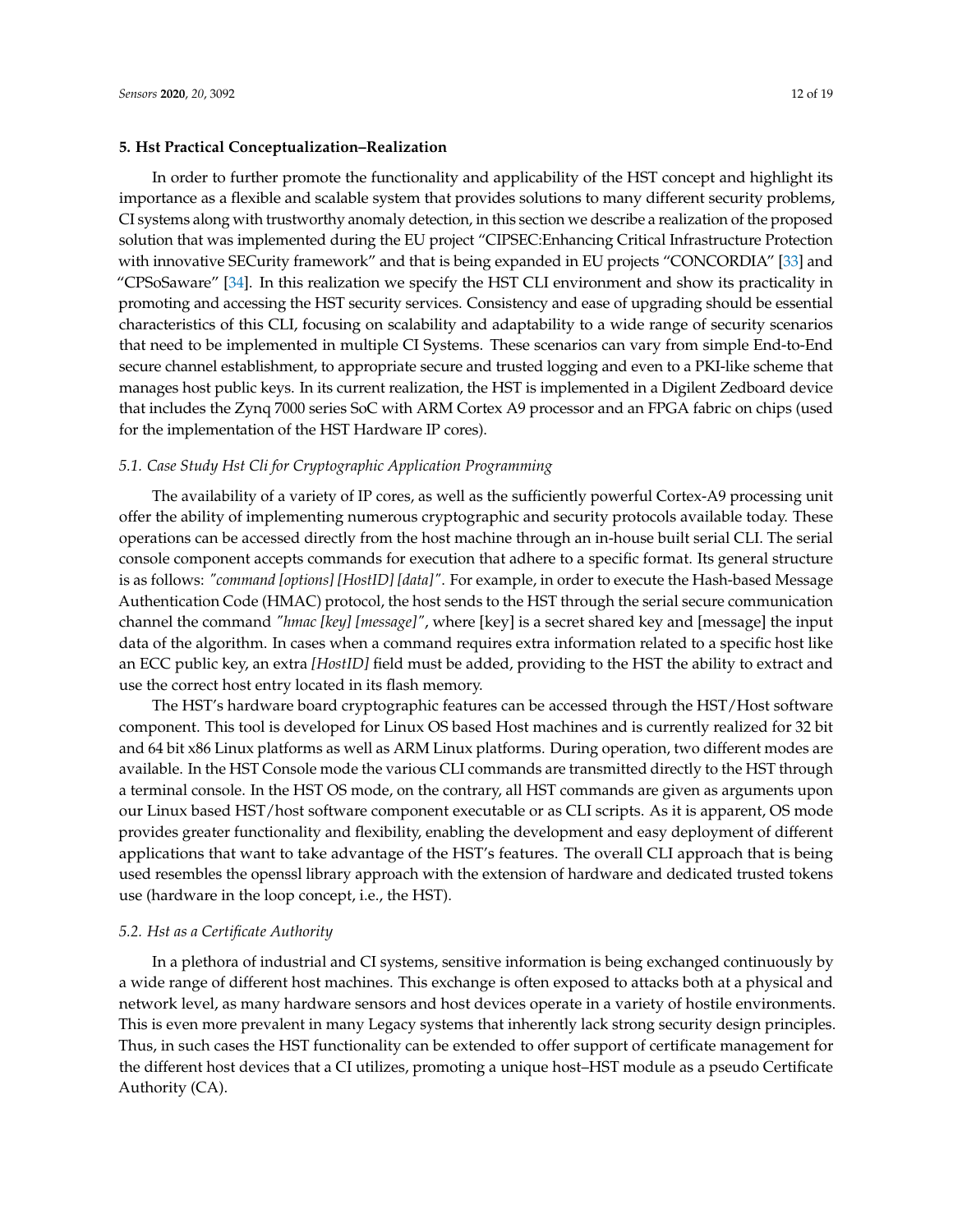Typically, in this scenario, most of the host devices operate in *user* mode, meaning they cannot add another host entry in the HST's flash memory other than their own entry during the host initialization phase due to the lack of elevated privileges. Each host device has already generated and stored a host ECC private and public key pair. Acting as a pseudo-CA, a host–HST module is operated in *admin* mode. As already mentioned, a host in *admin* state is authorized to store additional information on the flash memory module embedded in its corresponding HST. With the functionality our Crypto-Library offers, the CA can receive Certificate Signing Requests (CSR) from any *user* host operating in the same network as the CA. The CA then checks the validity of the digitally signed CSR and upon successful validation generates an ECC Certificate bound to the specific *user* host. The Certificate is stored on the CA's corresponding host entry and sent through the network to the host that requested it. Through this process, the CA is in possession of all the user Hosts' certificates and updates this list whenever a new host is added to the network or a Host regenerates its ECC key pair. Any host from this point forward can request from the CA another host's certificate, in order to validate the authenticity of its public key and consequentially the ownership of the corresponding private one. Using this PKI-like structure, greater trust is instilled upon the different hosts' communication than utilizing a basic digital signature scheme without the existence of a CA.

# *5.3. Real-World Test Case Hst Validation*

The functionality of the HST has been practically deployed for assessment in two specific CI testbed scenarios. For this purpose, the HST is extended to include a Raspberry Pi module connected to the Zynq 7000 series FPGA board (Zedboard) through a USB serial communication channel. This Pi module, connected to the IP network with either Ethernet or Wi-Fi connection emulates a standalone host machine. In a similar manner, we assume there exist identical host–HST pairs operating across a CI. Such a configuration can be seen in Figure [4.](#page-12-0)

<span id="page-12-0"></span>

**Figure 4.** Raspberry Pi and Zedboard host-HSM configuration.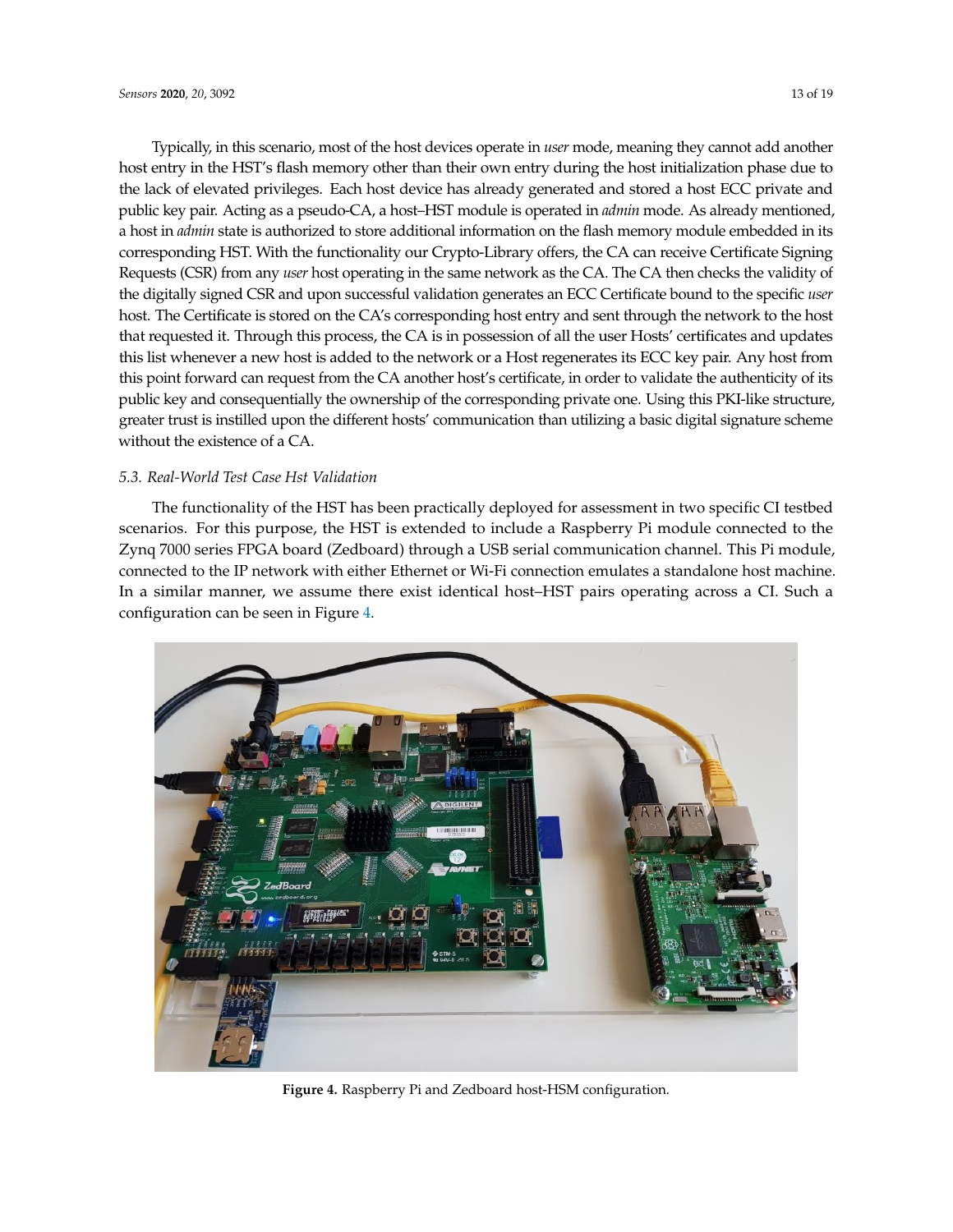#### 5.3.1. Test Case A

The HST can be used to provide End-to-End encryption, integrity and authentication between CI network domains. This functionality in the proposed HST can be related to anomalous behavior since repeated failures in data integrity and authentication constitute a cyberthreat and may signal the beginning of elaborate attack schemes (e.g., advanced Distributed Denial of Service). Having this rationale in mind, the HST concept was adapted accordingly in order to offer the above described functionality. A practical evaluation of the approach was realized in the Deutsche Bahn (DB) NETZE (Germany railways interlocking mechanism provider) infrastructure testing where the host–HST pair was able to capture and redirect UDP packets (used in the RaSTA industrial control protocol used in the DB railway interlocking actuators) destined for another host device in a secure way under a Man-in-the-Middle attack (MitM) and Man-at-the-End (MATE) scenario. The overall use case test configuration is presented in Figure [5.](#page-14-0) In this mode, the host is exclusively communicating with its associated HST that is responsible for handling the network traffic related to the host machine. The source of this traffic (UDP packets) that is forwarded to the host's HST, can either be encrypted information from another host–HST pair or data that needs to be encrypted before being forwarded to a destination host–HST pair (in order to achieve End-to-End secure communication). For a mechanism like this to operate properly, the involved HSTs (one for each end point host) execute a key exchange protocol to generate a common shared session key. After this establishment, the raw data a particular host wishes to send to another host must firstly be encrypted and authenticated by the HST (using for example authenticated encryption or encryption and MAC mechanisms) and attached to a UDP packet. The UDP packet is then sent through the network accordingly to the correct destination host–HST pair, where the ciphertext is decrypted and its authenticity–integrity validated, thus revealing the original raw data to the destination host. Utilizing this design philosophy, two hosts can effectively establish a secure channel of communication even over IP, taking advantage of the encryption and decryption services only the HSTs can provide. The logging mechanism on the HST is permanently active in the above mentioned activities in order to detect any failure in the overall process (e.g., wrong key establishment, faulty session establishment, no authentic message, non authentic host user that tries to access the HST, password attacks on the HST or the host, etc.), then the ADS monitoring system is informed through an HST dedicated wireless network channel (instead of an ethernet wired one) due to the testing site policy restrictions. In the validation process of the use case, for integrity HMAC with SHA256 was used, for secure session Establishment ECDHE was used and secure communication was done using AES CCM mode. The exchanged UDP messages as well as the log entry messages to the ADS were digitally signed using ECDSA (using secp256r1 ECC) with SHA256.

To validate the above use case and measure the response time of the HST, a MiTM and MATE attack was mounted. In the MiTM attack scenario a malicious user tried to compromise the message integrity and authenticity of the messages during transmission. In the MATE attack scenario, a malicious user tries to bypass the security of the HST, by performing a dictionary attack to find the HST passwords and also maliciously alters log entries of the host device in order to hide its identity. In both the scenarios, all the attacks were captured by the HSTs and the malicious activities were reported to the anomaly detection system. In Figures [6](#page-14-1) and [7,](#page-14-2) the ADS log entries and resulting events are presented.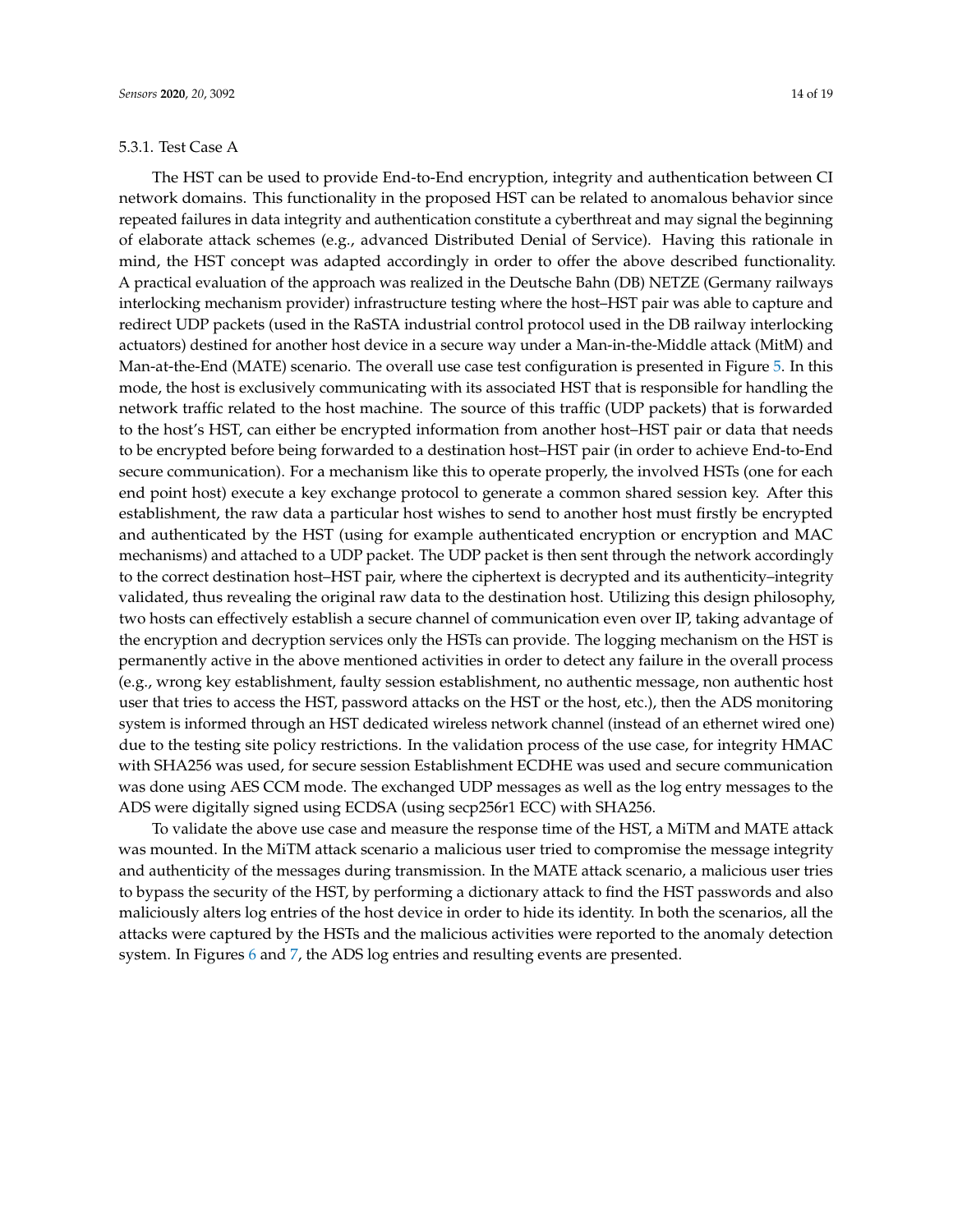<span id="page-14-0"></span>

**Figure 5.** Use Case A: Achieving Confidentiality and Integrity under Man-in-the-Middle (MiTM) and Man-atthe-End (MATE) attack.

<span id="page-14-1"></span>

| Date                | <b>Event Name</b>                           | <b>Risk</b> | Data Source                     | Sensor      | Source IP                                                 | <b>Dest IP</b> |
|---------------------|---------------------------------------------|-------------|---------------------------------|-------------|-----------------------------------------------------------|----------------|
| 2018-08-25 13:36:18 | HSM - Secure connection establishment event |             | Hardware Security Module        | xisiem-db-c |                                                           |                |
| 2018-08-25 13:31:53 | HSM - Message Integrity event               |             | Hardware Security Module        | xisiem-db-c | <b><i>The Committee Committee Committee Committee</i></b> |                |
| 2018-08-25 13:30:29 | <b>HSM - Password Authentication event</b>  |             | <b>Hardware Security Module</b> | xisiem-db-c | ,                                                         |                |

**Figure 6.** Use Case A: Anomaly Detection and Security Information and Event Management (SIEM) log entries.

<span id="page-14-2"></span>

| <b>Event Name</b>                                                | <b>Events</b> | <b>Risk</b> | Duration          | Source | <b>Destination</b>                | <b>Status</b> |
|------------------------------------------------------------------|---------------|-------------|-------------------|--------|-----------------------------------|---------------|
| Monday 27-Aug-2018 [Delete]                                      |               |             |                   |        |                                   |               |
| Attack, Possible MitM attack or tampered HSM module              |               |             | 6 secs            | ستن    | ڪنر<br><b>Service Controllers</b> | open          |
| Bruteforce attack, Possible bruteforce attack against HSM module |               | -6          | 14 <sub>sec</sub> |        | v≔                                | open          |
| Network attack, Compromised secure communication with HSM module |               |             | 9 secs            | $m =$  | كان                               | open          |

**Figure 7.** Use Case A: Anomaly Detection and SIEM extracted events.

# 5.3.2. Test Case B

A very common CI setup consists of a SCADA industrial monitoring system facility that collects information from in-field deployed sensors (e.g., temperature sensors). To emulate the above setup, a test case scenario was created that consists of a server (emulating the SCADA system) and a client (emulating the deployed temperature sensor). Typically, values from the sensor are transmitted through an unprotected channel (e.g., using Modbus protocols) to the SCADA system that is responsible for the fine tuning of the climate conditions in the CI facility. This configuration is prone to Man-in-the-Middle attacks from an adversary that alters the transmitted message and potentially causes severe damage to expensive CI equipment. The emulation process emulates the above scenario using two HST–host configurations as described above and seen in Figure [4](#page-12-0) that are connected through a wireless network as a server and a client. One of the HST–host pairs has soldered on the host side (Raspberry Pi) a Pimoroni Enviro pHAT [\[35\]](#page-18-0), which features a BMP280 temperature/pressure sensor. This sensor is continuously polling for a new temperature value, transmitting it through unprotected UDP packets to the emulated temperature control system. To mount a MitM attack, the Ettercap [\[36\]](#page-18-1) Open Source tool for Linux was used. Under an unprotected communication channel (without HST), a successful MitM attack was executed, successfully altering the temperature value from its usual range to an extreme one and causing the temperature control system to react accordingly, with unwanted consequences. In order to demonstrate the validity of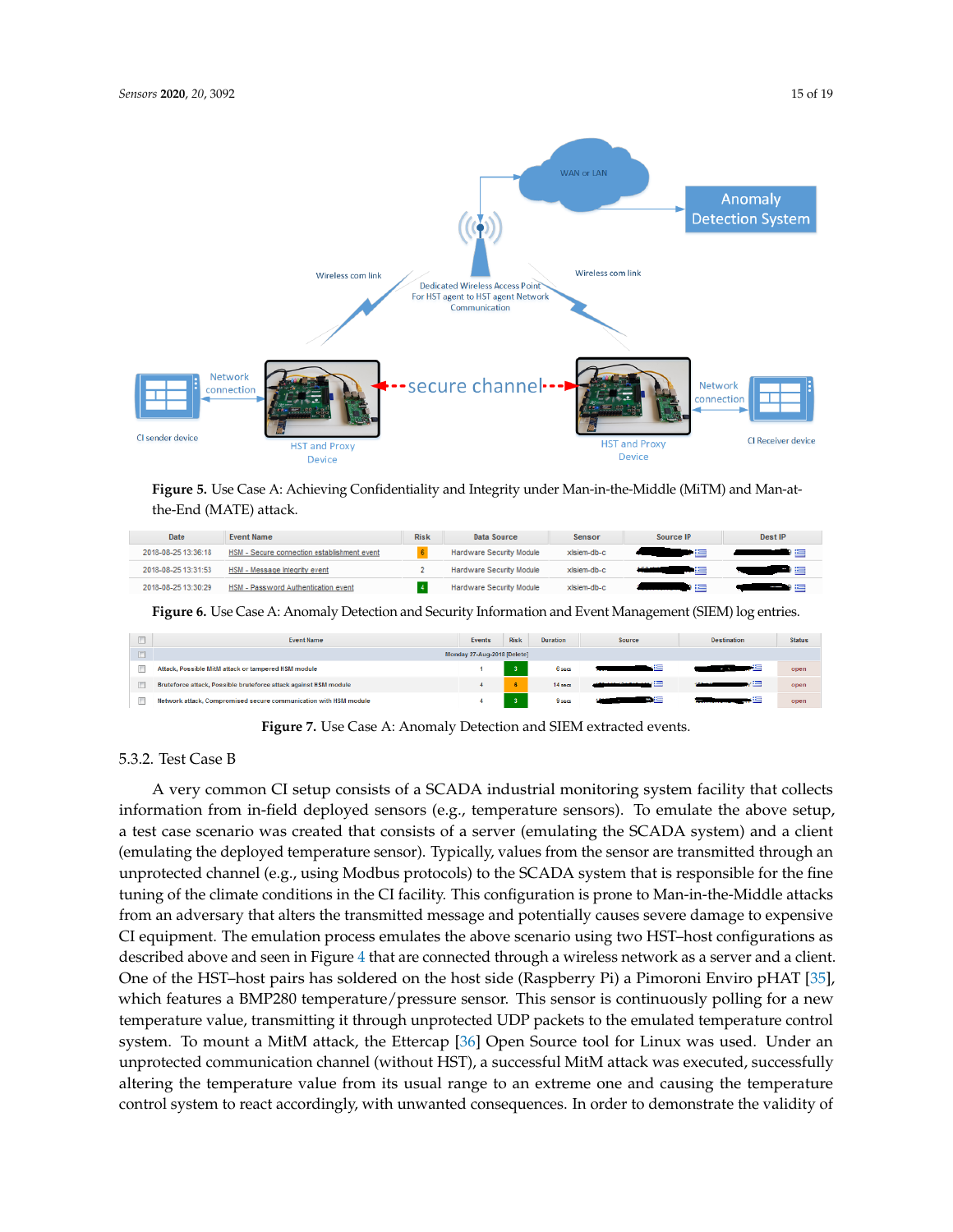both the attack and the applied solution, a message integrity mechanism based on hash-based message authentication code (HMAC) is deployed during the communication. The message is hashed and any possible alteration to it is detected by the HST, leading to the rejection of the specific packet. A message integrity failure event is then logged appropriately by the host–HST logging mechanism and transmitted to an operating ADS or SIEM in a similar way as in the Test Case A.

# *5.4. Results and Discussion*

Typically, the main issues when it comes to security agents/sensors is that they should be able to respond in time when an attack is taking place or is about to take place, to remain secure under the presence of attacks (hostile environment) and to be able to capture all events associated with a threat or an attack. In this subsection, the measurement results collected during the validation process of the two test cases are presented. It should be noted that the key difference of the HST in terms of response time is the hardware accelerated security primitives that are employed. Thus, the collected measurements are focused on the computation delay for each cryptography primitive operation employed in the test cases that is assisted through hardware means. In Table [2,](#page-15-1) the time delay accounted from the pointed message is inputted to the HST until it is processed and finally transmitted to the ADS (or a CI end node) is presented for the HST HMAC message integrity and the End-to-End secure communication mechanism (using AES CCM). As it can be observed, the execution time for these operations, due to hardware acceleration, is considerably small if the delays introduced by the communication channel between the HST and the host are also taken into account. When measuring the benefit of hardware implementation versus software ones individually for each security primitive operation inside the HST, as expected, our hardware approach fairs considerably better than purely software designs. For example, using hardware acceleration, an HMAC with SHA256 operation delays 42sec for small byte length inputs versus 62sec when using only software code (67% improvement). Similar improvement appears when the input byte length increases. In addition, for ECDSA digital signature scheme operations, the hardware accelerated solution needed 14.3 ms for signing and 23.7 ms for verification of signatures (using secp256r1 ECCs) versus 24.9 ms and 43.2 ms respectively using only software code (57% improvement in speed).

| <b>Runtime Benchmark</b> |         |     |                                                                          |      |  |  |  |
|--------------------------|---------|-----|--------------------------------------------------------------------------|------|--|--|--|
|                          | 16B     | 64B | 128B                                                                     | 256B |  |  |  |
| HMAC -<br>AES.           | 0.052 s |     | $0.049 s$ $0.061 s$ $0.071 s$ $0.092 s$<br>$0.067$ s $0.089$ s $0.135$ s |      |  |  |  |

<span id="page-15-1"></span>**Table 2.** Full execution time of HMAC-SHA256 and AES CCM encryption mechanisms.

# <span id="page-15-0"></span>**6. Conclusions**

In this paper, we propose an approach on how to collect information from CI device ADS sensors that can be trusted and are not tampered with. This approach was based on a hardware assisted dedicated security service provider, the HST, that supports a secure event log and monitoring mechanism. In our approach, the goal is to move securing of security related logs, needed by an ADS, from the Operating System of a CI host (that can be considered insecure) to the HST dedicated hardware module. The HST performs operations in a secure environment and has sole knowledge of cryptography keys that are used for providing confidentiality, integrity and authenticity of the logging mechanism. Thus, even if an attacker manages to compromise the CI host system, he still does not have knowledge of the security keys and also does not have access to the log monitoring mechanism (which in our proposal is fully manifested in the HST). In the paper, we analyzed the proposed approach based on the above described concept and detailed the HST functionality as well as the functionality of the associated HST–host security component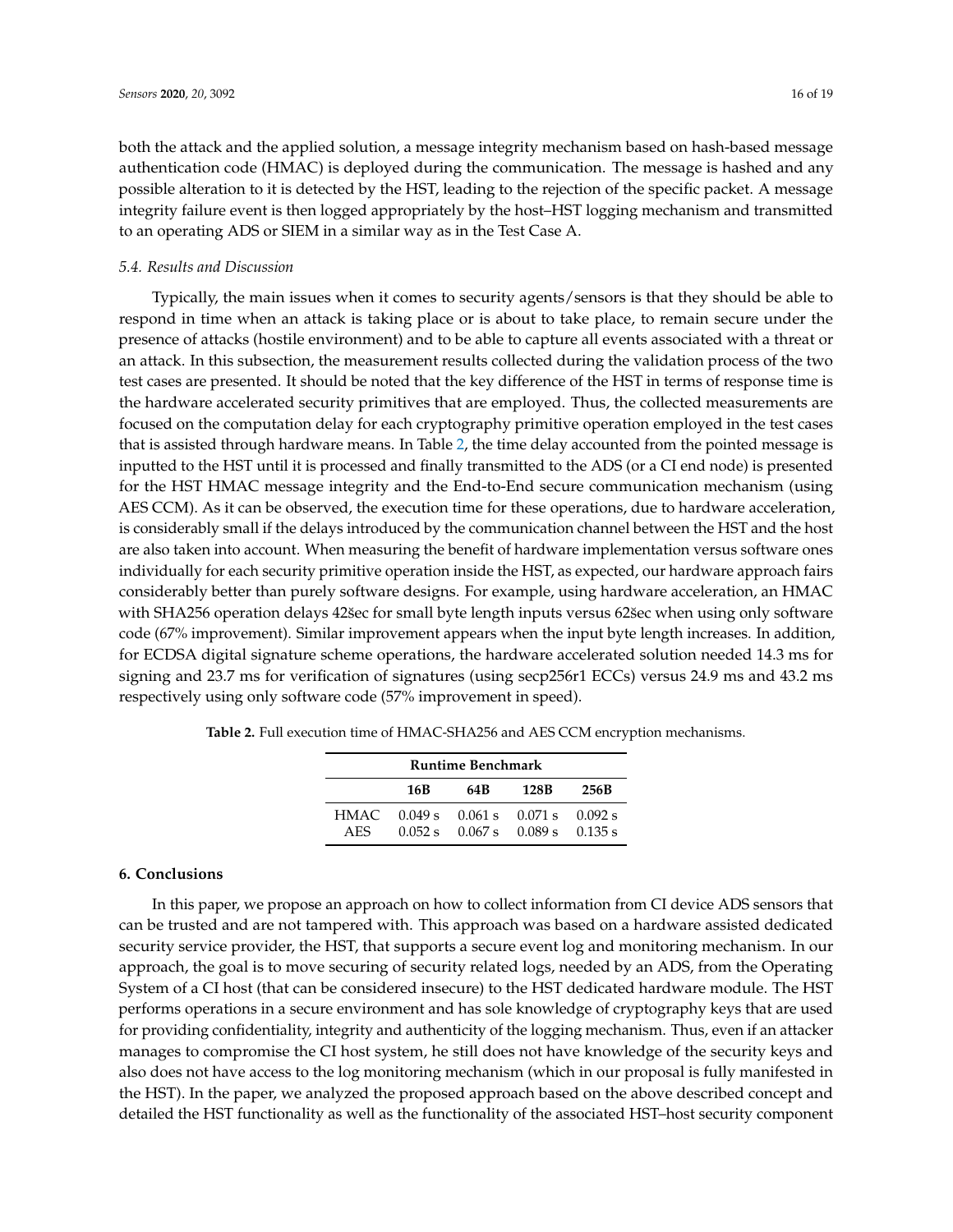deployed in the host device. We also described how the log mechanism could be realized (using JSON data structures) and also provided a practical realization of the HST concept. After describing a manifestation of the HST command line interface, we also described cases study scenarios where the HST can be used to provide even additional services to the secure log monitoring and reporting mechanism.

**Author Contributions:** The authors of the paper have contributed to the work as follows: conceptualization, A.P.F. and C.D.; methodology, A.P.F. and C.D.; software, A.P.F. and C.D.; validation, A.P.F., K.L. and C.D.; formal analysis, A.P.F. and C.D.; investigation, A.P.F. and C.D.; resources, A.P.F. and O.K.; data curation, A.P.F. and C.D.; writing—original draft preparation, A.P.F. and C.D.; writing—review and editing, K.L.; visualization, K.L.; supervision, A.P.F. and O.K.; project administration, O.K.; funding acquisition, A.P.F. and O.K. All authors have read and agreed to the published version of the manuscript.

**Funding:** This paper's work has received funding from the European Union's Horizon 2020 research and innovation programme CPSoSaware under grant agreement No 873718 and also the European Union's Horizon 2020 research and innovation programme CONCORDIA under grant agreement No 830927).

**Conflicts of Interest:** The authors declare no conflict of interest.

# **References**

- <span id="page-16-0"></span>1. Ten, C.W.; Yamashita, K.; Yang, Z.; Vasilakos, A.V.; Ginter, A. Impact assessment of hypothesized cyberattacks on interconnected bulk power systems. *IEEE Trans. Smart Grid* **2017**, *9*, 4405–4425. [\[CrossRef\]](http://dx.doi.org/10.1109/TSG.2017.2656068)
- <span id="page-16-1"></span>2. Fournaris, A.P.; Lampropoulos, K.; Koufopavlou, O. Trusted hardware sensors for anomaly detection in critical infrastructure systems. In Proceedings of the 2018 7th International Conference on Modern Circuits and Systems Technologies (MOCAST), Thessaloniki, Greece, 9 May 2018; pp. 1–4.
- <span id="page-16-2"></span>3. Baggett, R.K.; Simpkins, B.K. *Homeland Security and Critical Infrastructure Protection*; ABC-CLIO: Santa Barbara, CA, USA, 2018.
- <span id="page-16-3"></span>4. Shackleford, D. Who's using Cyberthreat Intelligence and how? *SANS Inst.* **2015**, *24*, 2018.
- <span id="page-16-4"></span>5. Lewis, T.G. *Critical Infrastructure Protection in Homeland Security: Defending a Networked Nation*; John Wiley & Sons: Hoboken, NJ, USA, 2019.
- <span id="page-16-5"></span>6. Mitchell, R.; Chen, I.R. A Survey of Intrusion Detection Techniques for Cyber-physical Systems. *ACM Comput. Surv.* **2014**, *46*, 55:1–55:29. [\[CrossRef\]](http://dx.doi.org/10.1145/2542049)
- <span id="page-16-6"></span>7. Rathi, M.M.; Jain, V.K.; Merchant, S.T.; Lin, V.C. Method and System for Detecting and Preventing Access Intrusion in a Network, 2014. U.S. Patent 8,707,432, 22 April 2014.
- <span id="page-16-7"></span>8. Manandhar, K.; Cao, X.; Hu, F.; Liu, Y. Detection of faults and attacks including false data injection attack in smart grid using Kalman filter. *IEEE Trans. Control. Netw. Syst.* **2014**, *1*, 370–379. [\[CrossRef\]](http://dx.doi.org/10.1109/TCNS.2014.2357531)
- <span id="page-16-8"></span>9. Sun, Y.; Luo, H.; Das, S.K. A trust-based framework for fault-tolerant data aggregation in wireless multimedia sensor networks. *IEEE Trans. Dependable Secur. Comput.* **2012**, *9*, 785–797. [\[CrossRef\]](http://dx.doi.org/10.1109/TDSC.2012.68)
- <span id="page-16-9"></span>10. Khan, M.T.; Serpanos, D.; Shrobe, H. A rigorous and efficient run-time security monitor for real-time critical embedded system applications. In Proceedings of the 2016 IEEE 3rd World Forum on Internet of Things (WF-IoT), Reston, VA, USA, 14 December 2016; pp. 100–105.
- 11. Watterson, C.; Heffernan, D. Runtime verification and monitoring of embedded systems. *IET Softw.* **2007**, *1*, 172–179. [\[CrossRef\]](http://dx.doi.org/10.1049/iet-sen:20060076)
- 12. Fadlullah, Z.M.; Taleb, T.; Ansari, N.; Hashimoto, K.; Miyake, Y.; Nemoto, Y.; Kato, N. Combating against attacks on encrypted protocols. In Proceedings of the 2007 IEEE International Conference on Communications, Glasgow, UK, 28 June 2007; pp. 1211–1216.
- <span id="page-16-10"></span>13. Jing, Q.; Vasilakos, A.V.; Wan, J.; Lu, J.; Qiu, D. Security of the Internet of Things: Perspectives and challenges. *Wirel. Netw.* **2014**, *20*, 2481–2501. [\[CrossRef\]](http://dx.doi.org/10.1007/s11276-014-0761-7)
- <span id="page-16-11"></span>14. Niu, Z.; Shi, S.; Sun, J.; He, X. A survey of outlier detection methodologies and their applications. In Proceedings of the International Conference on Artificial Intelligence and Computational Intelligence, Taiyuan, China, 25 September 2011; pp. 380–387.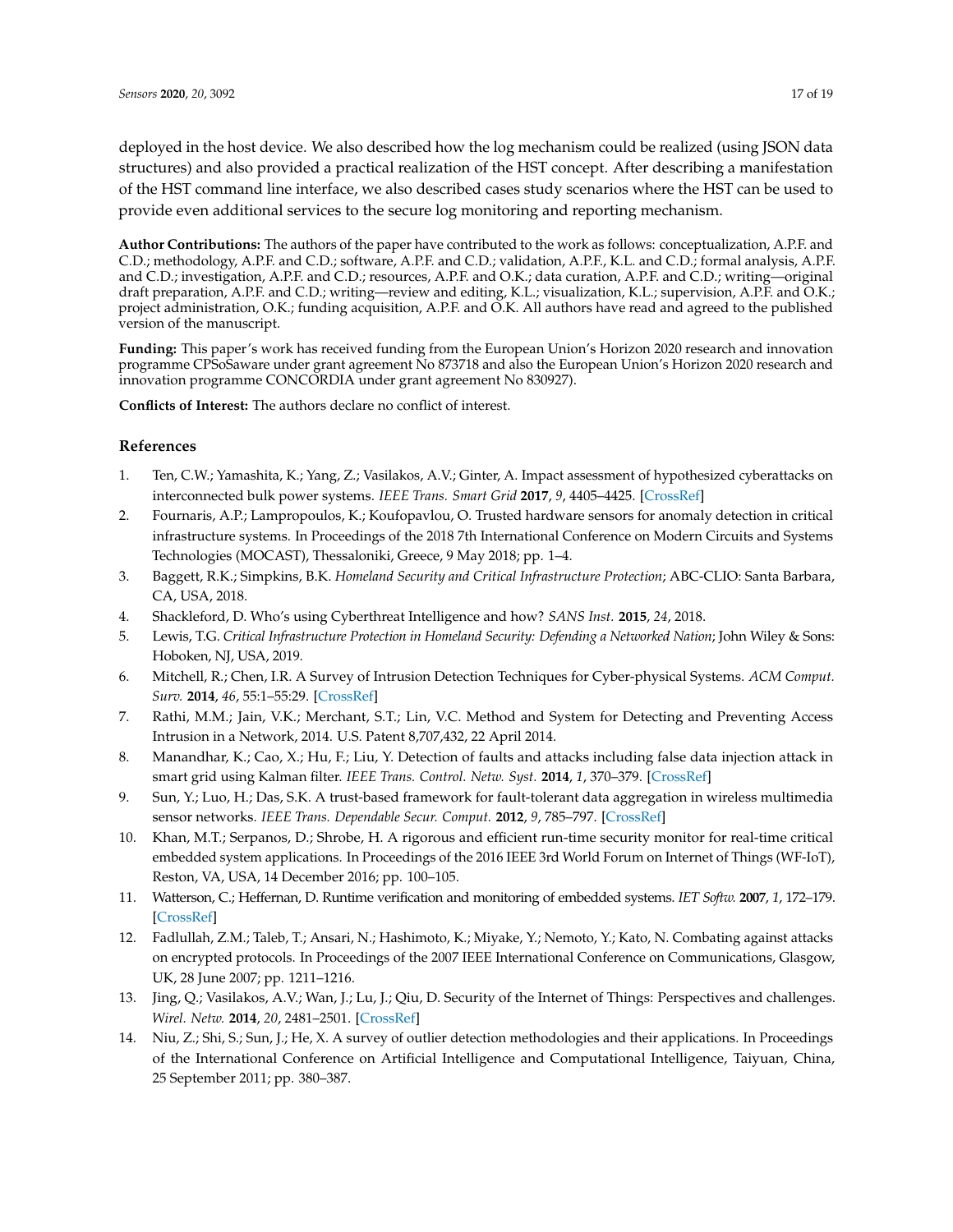- <span id="page-17-0"></span>15. Coppolino, L.; D'Antonio, S.; Formicola, V.; Romano, L. Enhancing SIEM technology to protect critical infrastructures. In *Critical Information Infrastructures Security*; Springer: Berlin, Germany, 2013; pp. 10–21.
- <span id="page-17-1"></span>16. Hu, F.; Lu, Y.; Vasilakos, A.V.; Hao, Q.; Ma, R.; Patil, Y.; Zhang, T.; Lu, J.; Li, X.; Xiong, N.N. Robust cyber–physical systems: Concept, models, and implementation. *Future Gener. Comput. Syst.* **2016**, *56*, 449–475. [\[CrossRef\]](http://dx.doi.org/10.1016/j.future.2015.06.006)
- <span id="page-17-2"></span>17. Coppolino, L.; Kuntze, N.; Rieke, R. A Trusted Information Agent for Security Information and Event Management. *Secur. Anal. Syst. Behav.* **2012**, 6–12.
- <span id="page-17-4"></span>18. King, D.; Orlando, G.; Kohler, J. A case for trusted sensors: Encryptors with Deep Packet Inspection capabilities. In Proceedings of the MILCOM 2012 IEEE Military Communications Conference, Orlando, FL, USA, 1 November 2012; pp. 1–6. [\[CrossRef\]](http://dx.doi.org/10.1109/MILCOM.2012.6415703)
- <span id="page-17-3"></span>19. Zuech, R.; Khoshgoftaar, T.M.; Wald, R. Intrusion detection and Big Heterogeneous Data: A Survey. *J. Big Data* **2015**, *2*, 3. [\[CrossRef\]](http://dx.doi.org/10.1186/s40537-015-0013-4)
- <span id="page-17-5"></span>20. Wazid, M.; Das, A.K.; Bhat K, V.; Vasilakos, A.V. LAM-CIoT: Lightweight authentication mechanism in cloud-based IoT environment. *J. Netw. Comput. Appl.* **2020**, *150*, 102496. [\[CrossRef\]](http://dx.doi.org/10.1016/j.jnca.2019.102496)
- <span id="page-17-6"></span>21. Fraile, L.P.; Fournaris, A.P.; Koufopavlou, O. Revisiting Rowhammer Attacks in Embedded Systems. In Proceedings of the 2019 14th International Conference on Design Technology of Integrated Systems in Nanoscale Era (DTIS), Mykonos, Greece, 16 April 2019; pp. 1–6. [\[CrossRef\]](http://dx.doi.org/10.1109/DTIS.2019.8734936)
- <span id="page-17-7"></span>22. Fournaris, A.P.; Pocero Fraile, L.; Koufopavlou, O. Exploiting hardware vulnerabilities to attack embedded system devices: A survey of potent microarchitectural attacks. *Electronics* **2017**, *6*, 52. [\[CrossRef\]](http://dx.doi.org/10.3390/electronics6030052)
- <span id="page-17-8"></span>23. Fournaris, A.P.; Keramidas, G. From hardware security tokens to trusted computing and trusted systems. In *System-Level Design Methodologies for Telecommunication*; Springer: Cham, Switzerland, 2014; Volume 9783319006, pp. 99–117. [\[CrossRef\]](http://dx.doi.org/10.1007/978-3-319-00663-5-6)
- <span id="page-17-9"></span>24. Trusted Computing Group. TCG TPM Specification Version 1.2. 2007. Available online: [https:/www.trustedcomputinggroup.](https:/www.trustedcomputinggroup.org/specs/TPM/) [org/specs/TPM/](https:/www.trustedcomputinggroup.org/specs/TPM/) (accessed on 29 May 2020).
- <span id="page-17-10"></span>25. Challener, D.; Yoder, K.; Catherman, R.; Safford, D.; Van Doorn, L. *A Practical Guide to Trusted Computing*; IBM Press: Armonk, NY, USA, 2007.
- <span id="page-17-11"></span>26. Intel. Intel<sup>®</sup> Trusted Execution Technology (Intel® TXT). 2011. Available online: [https://www.intel.com/content/](https://www.intel.com/content/www/us/en/architecture-and-technology/trusted-execution-technology/trusted-execution-technology-security-paper.html) [www/us/en/architecture-and-technology/trusted-execution-technology/trusted-execution-technology-security](https://www.intel.com/content/www/us/en/architecture-and-technology/trusted-execution-technology/trusted-execution-technology-security-paper.html)[paper.html](https://www.intel.com/content/www/us/en/architecture-and-technology/trusted-execution-technology/trusted-execution-technology-security-paper.html) (accessed on 29 May 2020).
- <span id="page-17-12"></span>27. ARM. ARMTrustZone. Available online: [http://www.arm.com/products/processors/technologies/trustzone.](http://www.arm.com/products/processors/technologies/trustzone.php) [php](http://www.arm.com/products/processors/technologies/trustzone.php) (accessed on 29 May 2020)
- <span id="page-17-13"></span>28. Hein, D.; Toegl, R. An Autonomous Attestation Token to Secure Mobile Agents in Disaster Response. In Proceedings of the First International ICST Conference on Security and Privacy in Mobile Information and Communication Systems (MobiSec 2009), Torino, Italy, 3–5 June 2009.
- <span id="page-17-15"></span>29. Fournaris, A.; Lampropoulos, K.; Koufopavlou, O. Hardware Security for Critical Infrastructures—The CIPSEC Project Approach. In Proceedings of the 2017 IEEE Computer Society annual Symposium on VLSI (ISVLSI), Bochum, Germany, 3 July 2017. [\[CrossRef\]](http://dx.doi.org/10.1109/ISVLSI.2017.69)
- <span id="page-17-14"></span>30. Heiser, G.; Andronick, J.; Elphinstone, K.; Klein, G.; Kuz, I.; Ryzhyk, L. The road to trustworthy systems. In Proceedings of the Fifth ACM Workshop on Scalable Trusted Computing, Chicago, IL, USA, 18 July 2010; pp. 3–10.
- <span id="page-17-16"></span>31. Fournaris, A.P.; Koufopavlou, O. Protecting CRT RSA against Fault and Power Side Channel Attacks. In Proceedings of the 2012 IEEE Computer Society Annual Symposium on VLSI, Amherst, MA, USA, 19 August 2012; pp. 159–164. [\[CrossRef\]](http://dx.doi.org/10.1109/ISVLSI.2012.54)
- <span id="page-17-17"></span>32. Fournaris, A.P.; Zafeirakis, I.; Koulamas, C.; Sklavos, N.; Koufopavlou, O. Designing efficient elliptic Curve Diffie-Hellman accelerators for embedded systems. In Proceedings of the 2015 IEEE International Symposium on Circuits and Systems (ISCAS), Lisabon, Portugal, 27 May 2015; pp. 2025–2028. [\[CrossRef\]](http://dx.doi.org/10.1109/ISCAS.2015.7169074)
- <span id="page-17-18"></span>33. EU H2020 Project CONCORDIA: ACybersecurity Competence Network with Leading Research, Technology, Industrial and Public Competences. Available online: <https://www.concordia-h2020.eu/> (accessed on 29 May 2020).
- <span id="page-17-19"></span>34. EU H2020 Project CPSoSaware: Cross-Layer Cognitive Optimization Tools & Methods for the Lifecycle Support of Dependable CPSoS. Available online: <http://cpsosaware.eu/> (accessed on 29 May 2020).